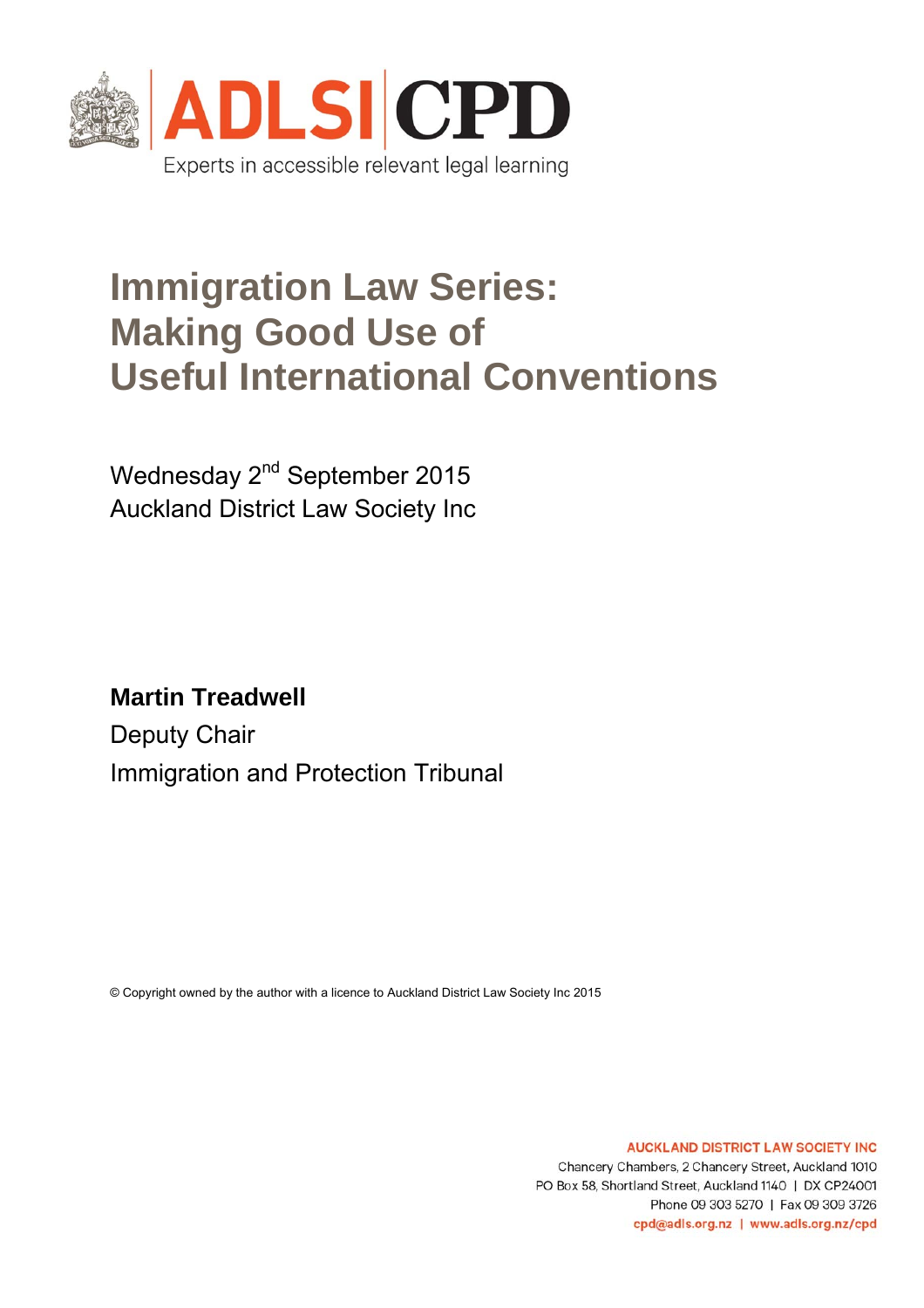CAUTION TO READER: No responsibility or liability is accepted by the Auckland District Law Society Inc for the accuracy of any statement, opinion or advice contained in this publication. The views and opinions expressed in this publication are those of the individual authors, and not necessarily those of the Auckland District Law Society Inc.

While all reasonable care has been taken by the authors and the Auckland District Law Society Inc in presenting this publication, the contents are intended to provide general information in summary form only, and do not constitute legal advice and should not be relied on as such. Readers should rely upon their own enquiries or research before making any decisions or taking any action based upon information contained in this publication. Specialist legal advice should be sought in particular matters.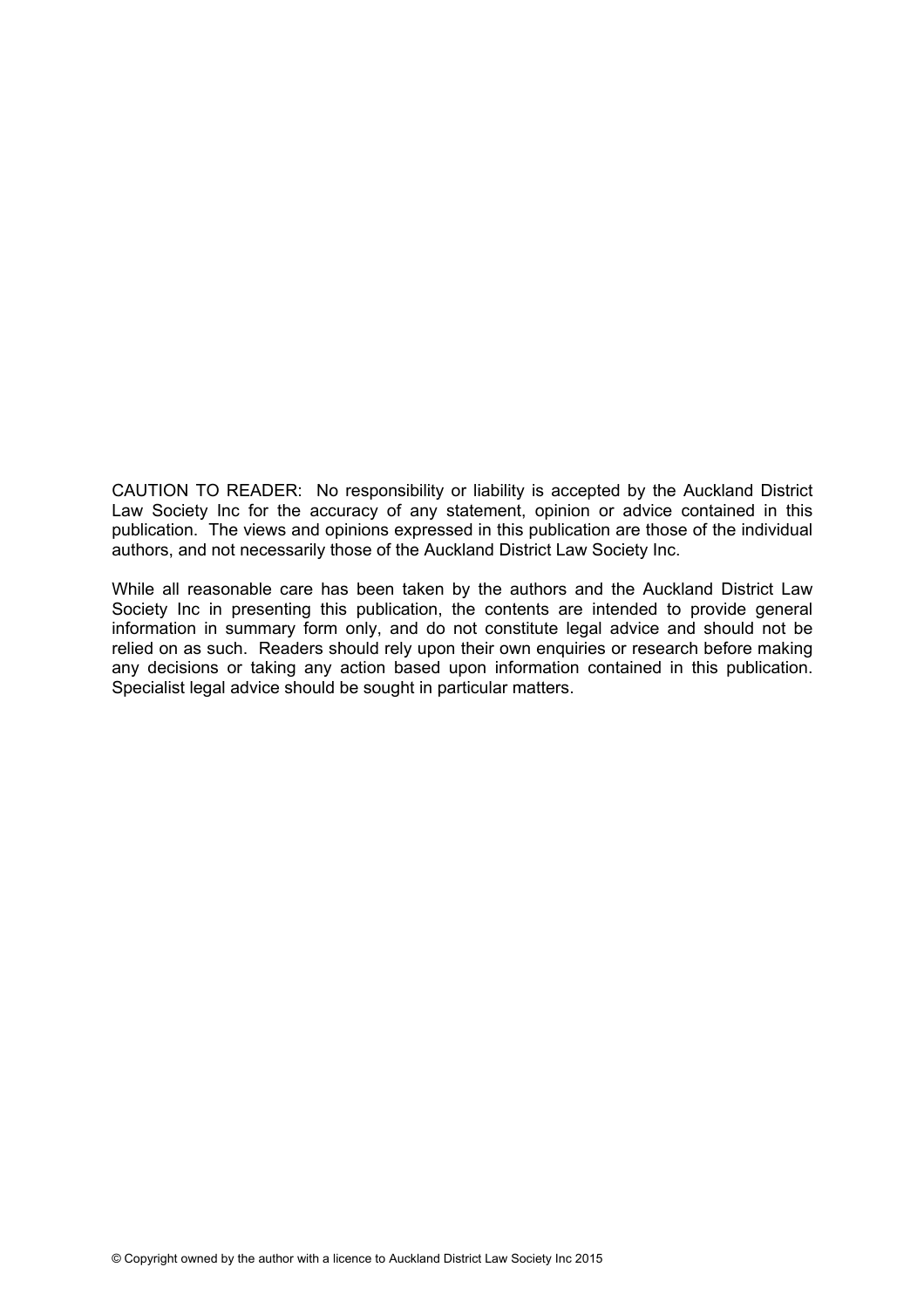## **Immigration Law Series: Making Good Use of Useful International Conventions**

### **Martin Treadwell**

Deputy Chair, Immigration and Protection Tribunal

### **CONTENTS**

| APPLYING HUMAN RIGHTS PRINCIPLES IN THE GENERAL IMMIGRATION CONTEXT 13 |
|------------------------------------------------------------------------|
|                                                                        |
|                                                                        |
|                                                                        |
|                                                                        |
|                                                                        |
|                                                                        |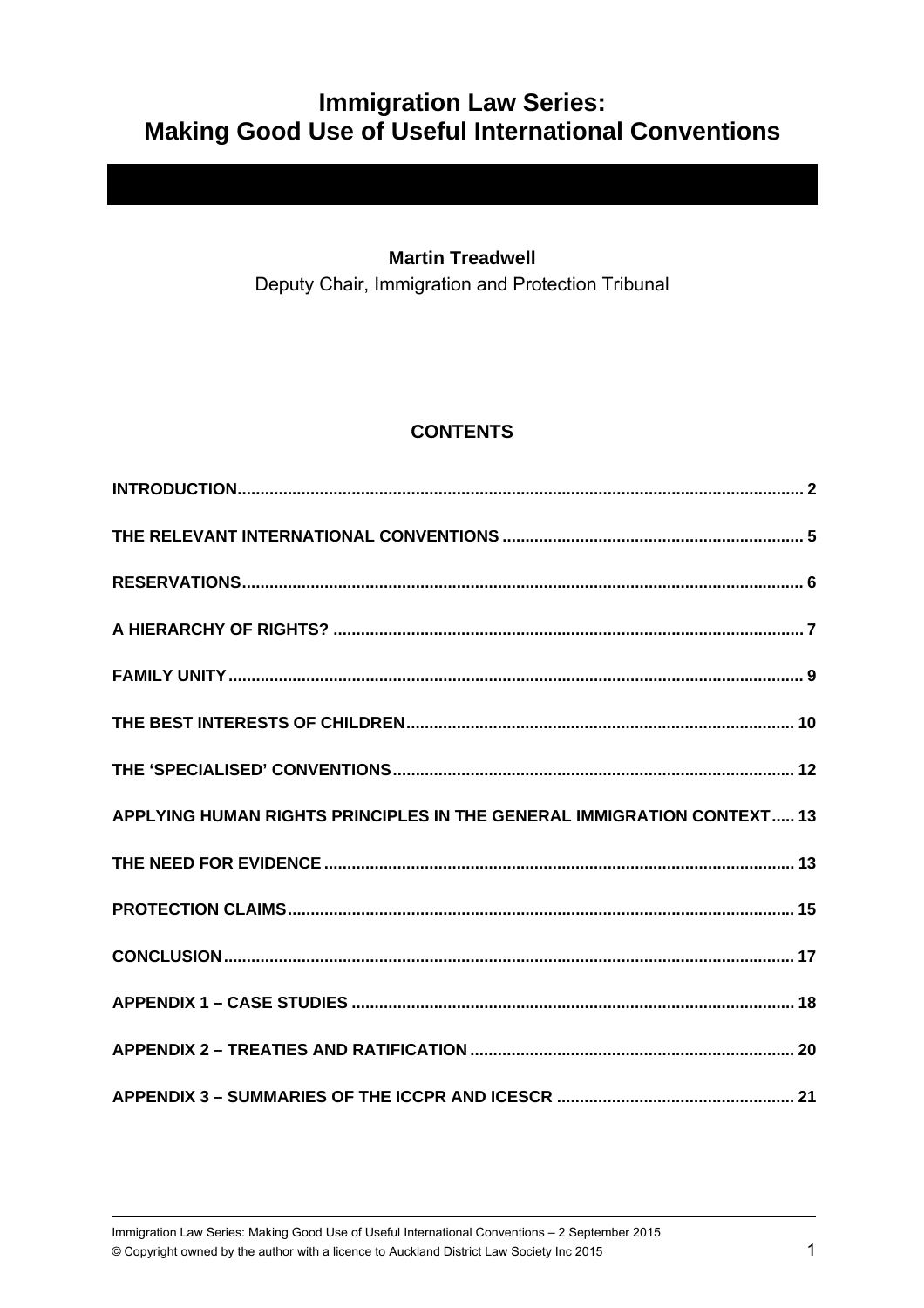### **INTRODUCTION**

[1] Picture, if you will, the Court of Appeal in Molesworth Street, Wellington in November 1993. It is hearing a late-afternoon application for an interim injunction to restrain the removal of an overstayer. Counsel for the applicant – eight years out of law school (so, wise enough to know what he is doing but young enough not to be daunted by the slim prospects)  $-$  is seeking to persuade the Court that the recent birth of his client's child raises human rights issues which have not been considered by the Minister or the Immigration Service. Asked to respond, counsel for the respondent gets to his feet and submits that, even if New Zealand *has* signed various international conventions, the Crown is not bound by them. A certain look passes over the face of Cooke P.... A few weeks later he writes:<sup>1</sup>

> "[T]he main burden of [the Crown's] argument was that in any event the Minister and the department are entitled to ignore the international instruments.

> That is an unattractive argument, apparently implying that New Zealand's adherence to the international instruments has been at least partly window-dressing. Although, for the reasons to be mentioned shortly, a final decision on the argument is neither necessary nor desirable, there must at least be hesitation about accepting it. The law as to the bearing on domestic law of international human rights and instruments declaring them is undergoing evolution.

….

A failure to give practical effect to international instruments to which New Zealand is a party may attract criticism. Legitimate criticism could extend to the New Zealand Courts if they were to accept the argument that, because a domestic statute giving discretionary powers in general terms does not mention international human rights, norms, or obligations, the Executive is necessarily free to ignore them.

This emerges as a case of possibly far-reaching implications…."

- [2] It is strange to reflect, now, that these few paragraphs, in a late-night, last-gasp interim injunction application in a seemingly hopeless case, should have changed the landscape of human rights law in New Zealand in ways far more profound than have ever been achieved by domestic human rights legislation.
- [3] It is 22 years since the course of Viliamu Tavita's life was changed by a Court of Appeal decision which did not even make a final ruling. Faced with the Crown's "unattractive argument", the Court had simply noted that:

<sup>1</sup> *Tavita v Minister of Immigration & anor* [1994] 2 NZLR 257.

Immigration Law Series: Making Good Use of Useful International Conventions – 2 September 2015 © Copyright owned by the author with a licence to Auckland District Law Society Inc 2015 2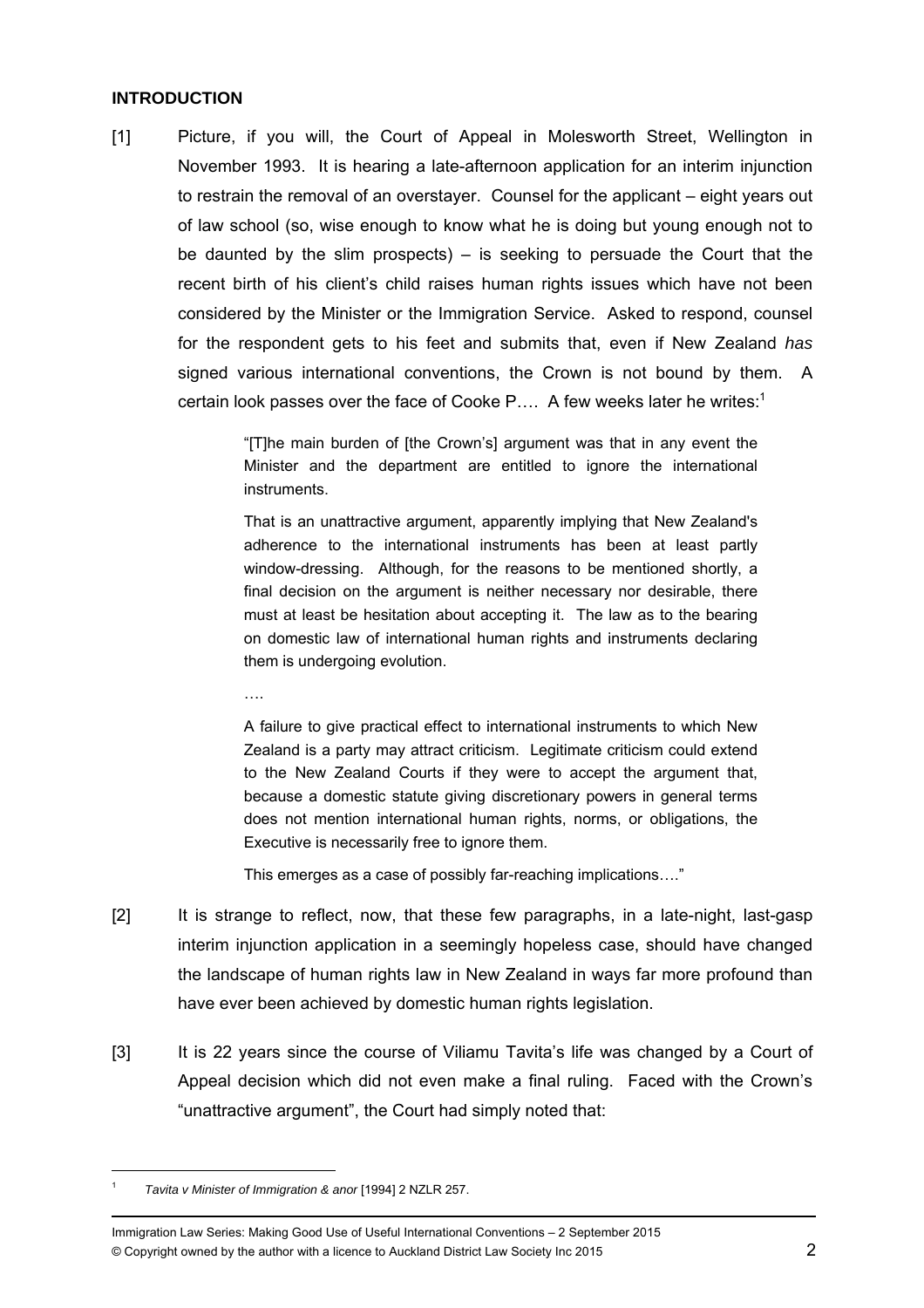"Universal human rights and international obligations are involved. It may be thought that the appropriate Minister would welcome the opportunity of reviewing the case in the light of an up to date investigation and assessment. Nothing of the sort appears to have occurred within the department. Still less has the case been reconsidered, in the light of current circumstances, at ministerial level. This is fully understandable. The opportunity of reconsideration should be given."

- [4] With that, the injunction application was adjourned *sine die*. It never needed to be brought back on for hearing.
- [5] *Tavita* had immediate impact. Within two years, Temm J was able to record, in *Puli'uvea v Minister of Immigration*: 2

"[T]he *Tavita* case threw into relief the impact of international covenants to which New Zealand is a signatory."

[6] By the time *Puli'uvea* got into the Court of Appeal the following year, the requirement to take into account obligations arising from international conventions was so unreservedly accepted by the Crown that the Court was able to cite an Immigration Service memorandum, advising: $3$ 

> "Following the Tavita decision, NZIS decision making processes have been redefined to ensure a balance between, on the one hand, recognition of the rights of New Zealand citizens and residents (under relevant international conventions) affected by immigration decisions, and on the other hand, New Zealand's right to determine who may lawfully enter and remain within its borders."

- [7] This responsible reaction by the relevant government department undoubtedly eased the transition to a new era in which executive control of New Zealand's borders became susceptible to regular judicial scrutiny of that balance between an individual's rights at international law and the right of a sovereign state to decide who to admit and who to expel.
- [8] Of course, one small corner of New Zealand law had already been dabbling in international law for more than 20 years before *Tavita*. Since the 1960s, the Interdepartmental Committee on Refugees (ICOR) had been determining occasional claims for refugee status brought under the Refugee Convention. ICOR was a creature of Ministerial prerogative and its application of international law in a domestic context in this country was unique on the legal map. Events of the 1980s, however, were to expose the inadequacies of ICOR.

 $\overline{2}$ 2 (Auckland High Court, M264/95, 17 October 1995).

<sup>3</sup>*Puli'uvea v Minister of Immigration* [1996] 3 NZLR 538.

Immigration Law Series: Making Good Use of Useful International Conventions – 2 September 2015 © Copyright owned by the author with a licence to Auckland District Law Society Inc 2015 3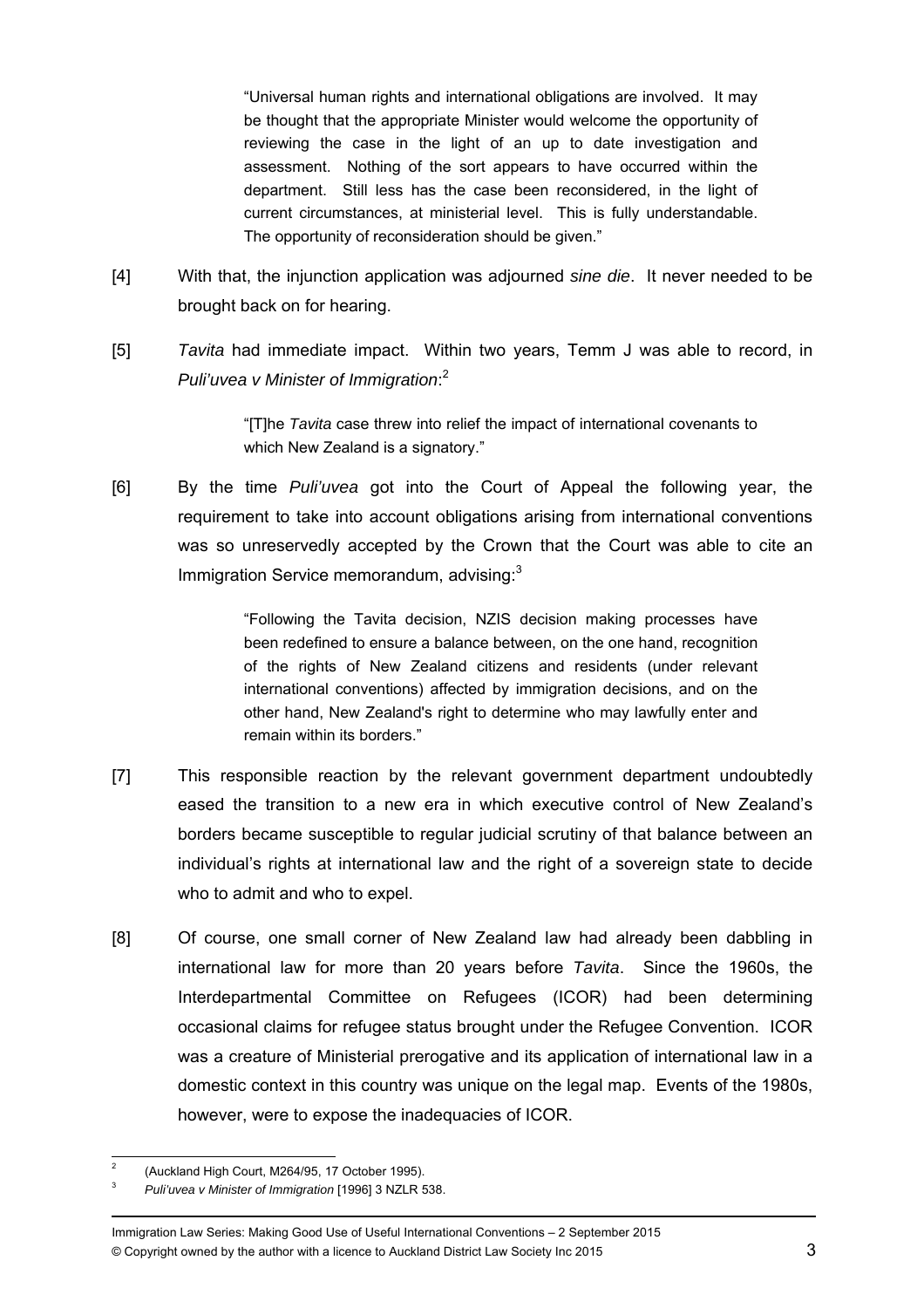[9] First, on 26 November 1985, Chilwell J strongly rejected ICOR's handling of a refugee claim in Benipal v Ministers of Foreign Affairs and Immigration,<sup>4</sup> finding some 65 errors in the processes and decision. Then, within a few years, substantial numbers of claimants from India (fleeing the conflict in the Punjab), China (after Tiananmen Square) and Sri Lanka (fleeing the LTTE and JVP conflicts) overwhelmed ICOR. All this led to the establishment of the Refugee Status Appeals Authority in 1991. That body promptly adopted the human rights framework proposed by Jim Hathaway in *The Law of Refugee Status*, which had just been published, as the cornerstone of understanding what "being persecuted" meant. Hathaway defined "being persecuted" as:

> "… the sustained or systemic violation of basic human rights, demonstrative of a failure of state protection."

[10] Over the next two decades, international law continued to strongly influence decision-making in both immigration and protection decisions. By the establishment of the Immigration and Protection Tribunal in November 2010, it had become wellestablished that international conventions had a direct bearing on decisions concerning a person's status. Today, it is routine to see them raised in submissions to a number of bodies:

*To INZ in respect of:* 

- (a) discretionary decisions, such as character waivers;
- (b) the discretionary grant of relief to persons liable for deportation; and
- (c) the discretionary grant of relief generally, such as special directions;

*To INZ, the Minister of Immigration and/or to the IPT in respect of:* 

- (d) the deportation of residents who criminally offend;
- (e) the deportation of residents who obtain residence by fraud;
- (f) the deportation of persons unlawfully in New Zealand;
- (g) the deportation of persons who have breached the conditions of a resident visa; and
- (h) 'special circumstances' recommendations on residence appeals;

 4 (HC Auckland, A 878/83, 16 December 1985).

Immigration Law Series: Making Good Use of Useful International Conventions – 2 September 2015 © Copyright owned by the author with a licence to Auckland District Law Society Inc 2015 4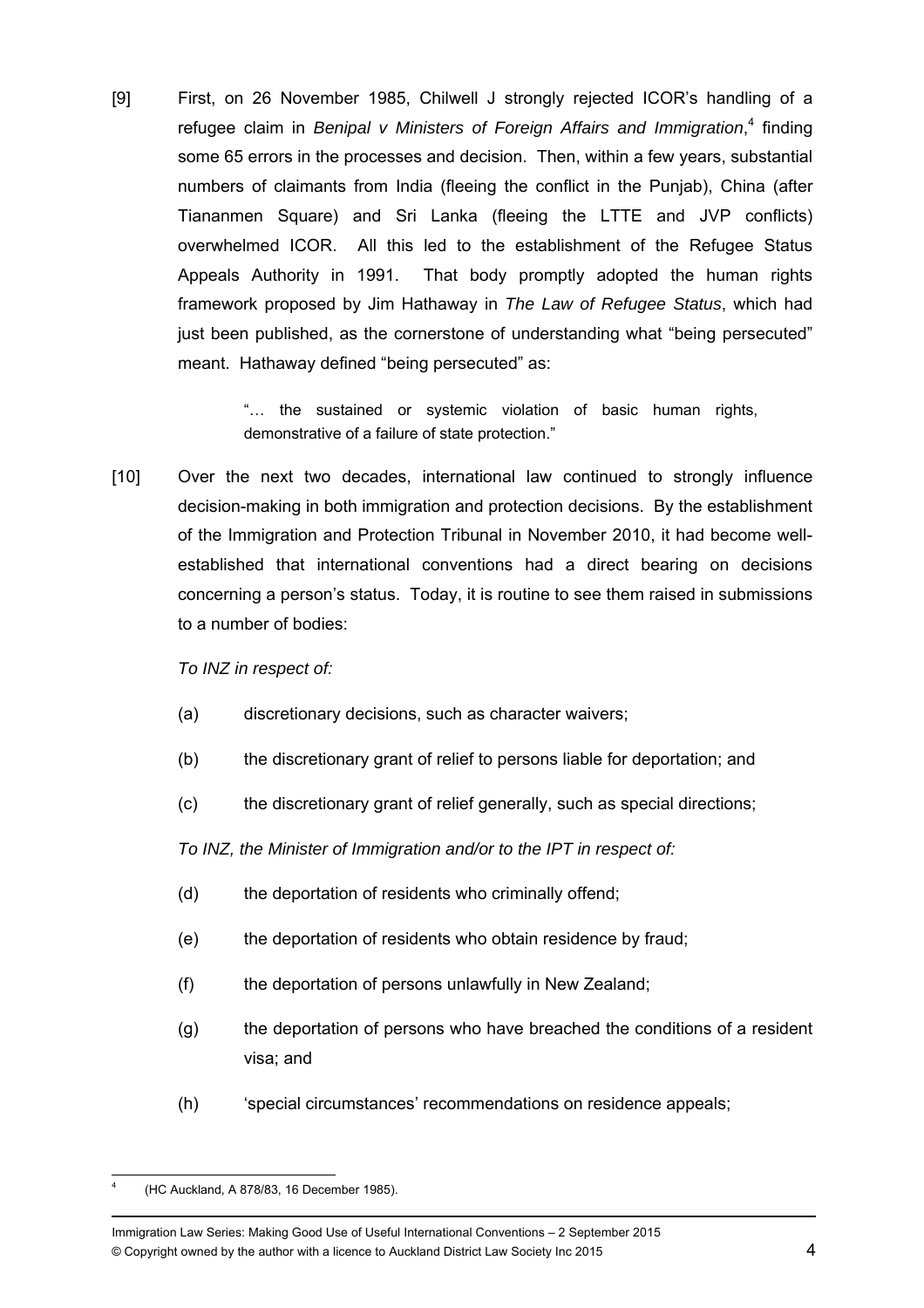*To the RSB and the IPT in respect of:* 

- (i) protection under the Refugee Convention; and
- (j) complementary protection against torture, arbitrary deprivation of life or cruel, inhuman or degrading treatment.

### **THE RELEVANT INTERNATIONAL CONVENTIONS**

- [11] New Zealand is a signatory to eight conventions which have a particular bearing on human rights in the immigration context. There are many others to which it is a signatory, but an understanding of this core group is the foundation of presenting cases and arguments in relation to immigration and protection issues. They are:
	- (a) the 1966 *International Covenant on Civil and Political Rights* (the ICCPR);
	- (b) the 1966 *International Covenant on Economic, Social and Cultural Rights* (ICESCR);
	- (c) the 1984 *Convention Against Torture* (CAT);
	- (d) the 1989 *Convention on the Rights of the Child* (the CRC);
	- (e) the 1965 *Convention on the Elimination of All Forms of Racial Discrimination* (CERD);
	- (f) the 1979 *Convention on the Elimination of All Forms of Discrimination Against Women* (CEDAW);
	- (g) the 2006 *Convention on the Rights of Persons with Disabilities* (the CRPD); and
	- (h) the 1951 *Convention Relating to the Status of Refugees* (the Refugee Convention).
- [12] The specific needs of protection cases will be discussed later. First, it is helpful to consider the primary human rights instruments relevant to general immigration issues. They are the ICCPR, ICESCR and the CRC.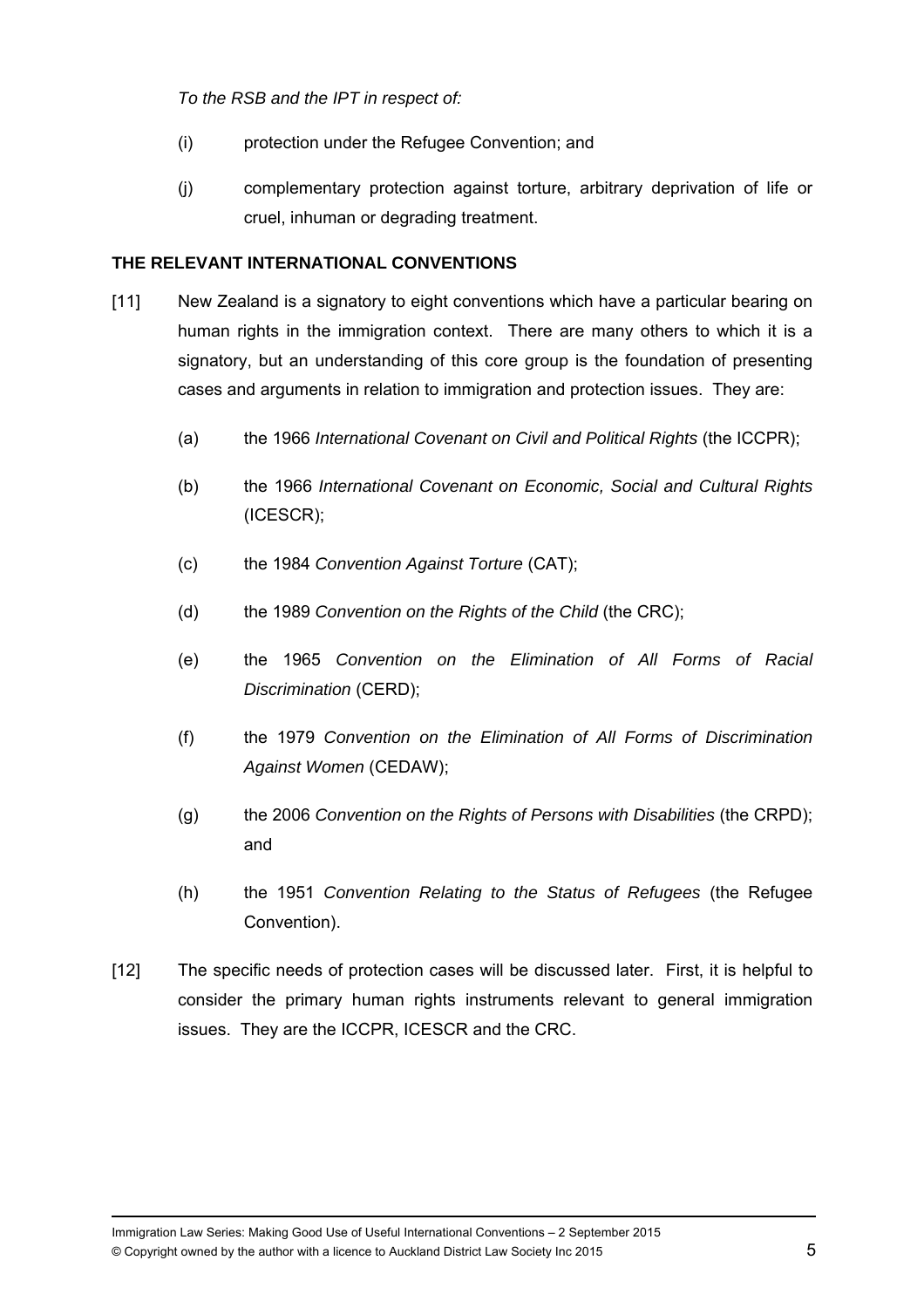- [13] As to the ICCPR and ICESCR, these two treaties brought into the international arena, for ratification by signatory states, the core elements of the 1948 *Universal Declaration on Human Rights*. Together with the UDHR, they are universally known as the "International Bill of Human Rights". With 168 states ratifying the ICCPR and 164 ratifying ICESCR, they establish a broad international acceptance of objective benchmarks for the observance of basic human rights. They are, of course, supplemented by the more specialised instruments of CAT, the CRC, CEDAW, CERD and the CRPD, most of which have come into being in later years.
- [14] With such widespread adoption of the ICCPR and ICESCR, an understanding of human rights (and a state's obligation to respect them) became no longer a matter for individual states to determine subjectively – there were objective standards at a widely-accepted international level against which the actions of a state were able to be measured. No state could legitimately shelter behind domestic legislation or customary law as grounds for committing human rights violations.
- [15] In spite of this, acceptance of the role of international human rights instruments as a benchmark for assessing the exercise of administrative powers took root only slowly. Even *Tavita* did not emerge until 15 years after the ICCPR had been ratified by New Zealand, in 1978. However, at the same time that *Tavita* was finally opening doors in New Zealand, similar developments were occurring throughout Europe (where the European Convention on Human Rights offered similar protections) and in much of the rest of the world. The 1990s are probably not remembered for very much, but it *was* the decade in which the courts in most western jurisdictions finally began to grapple openly with the international law aspect of human rights. For that, we can be grateful.

### **RESERVATIONS**

- [16] It is worth noting briefly that states are entitled to ratify a convention with reservations. New Zealand, for example, entered four reservations to the ICCPR, in the areas of prison conditions for young persons, *ex gratia* payments for miscarriages of justice, public expressions of racial hatred and membership of trade unions.
- [17] As to ICESCR, New Zealand's only reservation was in respect of Article 8 (the right to form trade unions).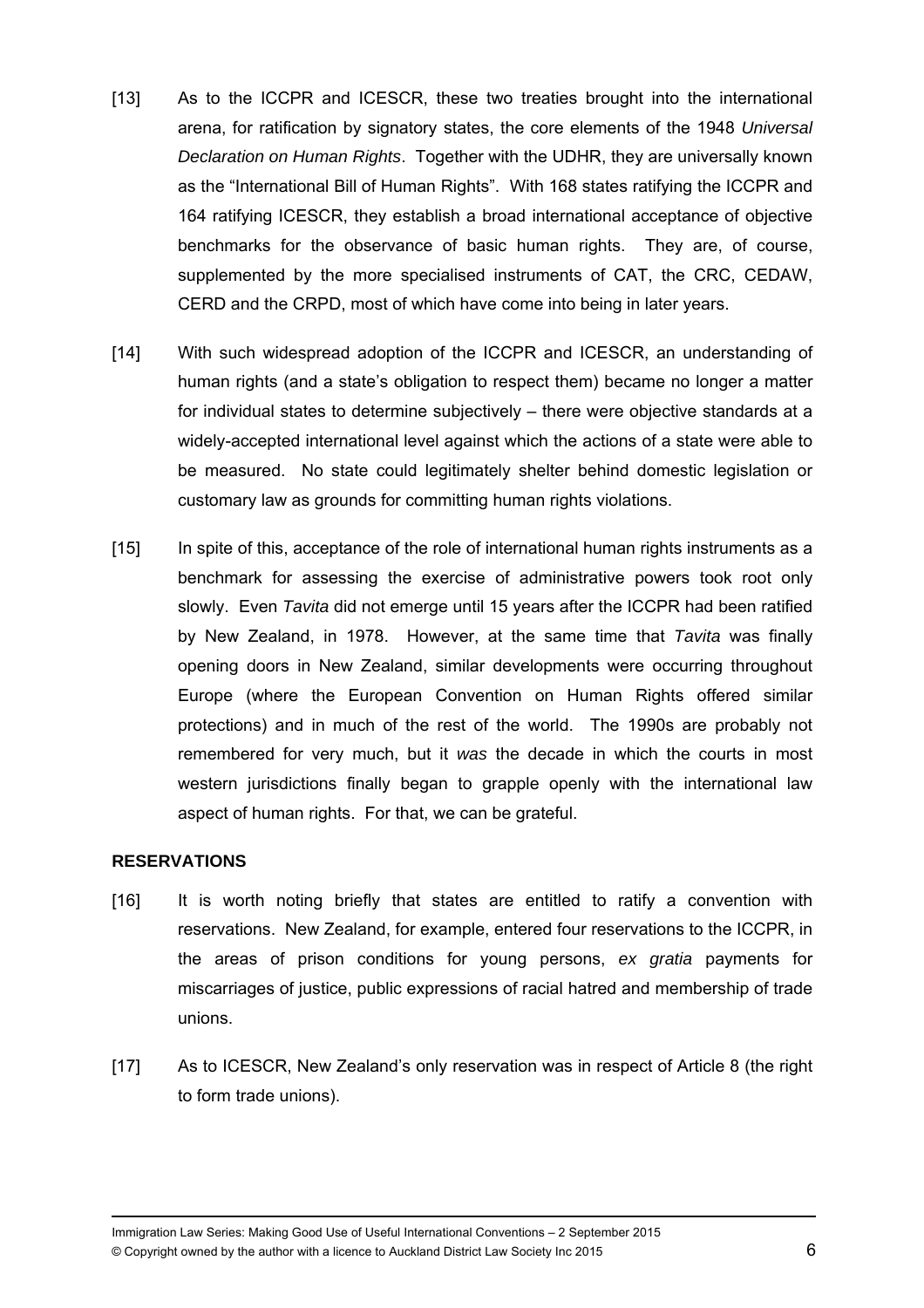[18] Reservations by New Zealand clearly have little relevance in the immigration context. But reservations by other countries might. If, say, you want to make a submission that a particular country will be unable to provide education to a child, through lack of resources, it might be worth checking to see if the country entered any such reservations. Bangladesh, for example, entered a reservation for Article 13 of ICESCR that *it will implement the said provisions in a progressive manner, in keeping with the existing economic conditions and the development plans of the country*. Such a reservation might well lend some evidential support.

### **A HIERARCHY OF RIGHTS?**

- [19] The expression a "hierarchy" of rights has been used by some commentators, notably Professor J C Hathaway, when discussing the rights protected by the ICCPR and ICESCR. It arose in the context of a perceived distinction between (i) immediately binding non-derogable rights, (ii) normally non-derogable rights from which derogation is permissible in times of public emergency and (iii) rights from which a degree of derogation is permissible in specified circumstances. The first and second of these are largely contained in the ICCPR and the latter in ICESCR. If there were any uncertainty about the nature of non-derogable rights, it is removed by Article 4 of the ICCPR, which provides precisely for this. A simple example of an immediately-binding, non-derogable right is Article 8 of the ICCPR, which provides that no one shall be held in slavery. An example of a normally non-derogable right from which derogation is permissible in times of public emergency might be the ICCPR's Article 9 right to freedom from arbitrary arrest or detention, which is nonderogable "except on such grounds and in accordance with such procedure as are established by law".
- [20] "Third-tier" rights, from which some derogation is permitted, come in different guises. A right from which some derogation is permitted might, for example, be one which is limited to express circumstances, such as Article 18(3) of the ICCPR:

"Freedom to manifest one's religion or beliefs may be subject only to such limitations as are prescribed by law and are necessary to protect public safety, order, health, or morals or the fundamental rights and freedoms of others."

[21] Or it might be located in the use of language which creates an aspirational context, such as Article 12 of ICESCR:

> "The States Parties to the present Covenant recognize the right of everyone to the enjoyment of the highest attainable standard of physical and mental health"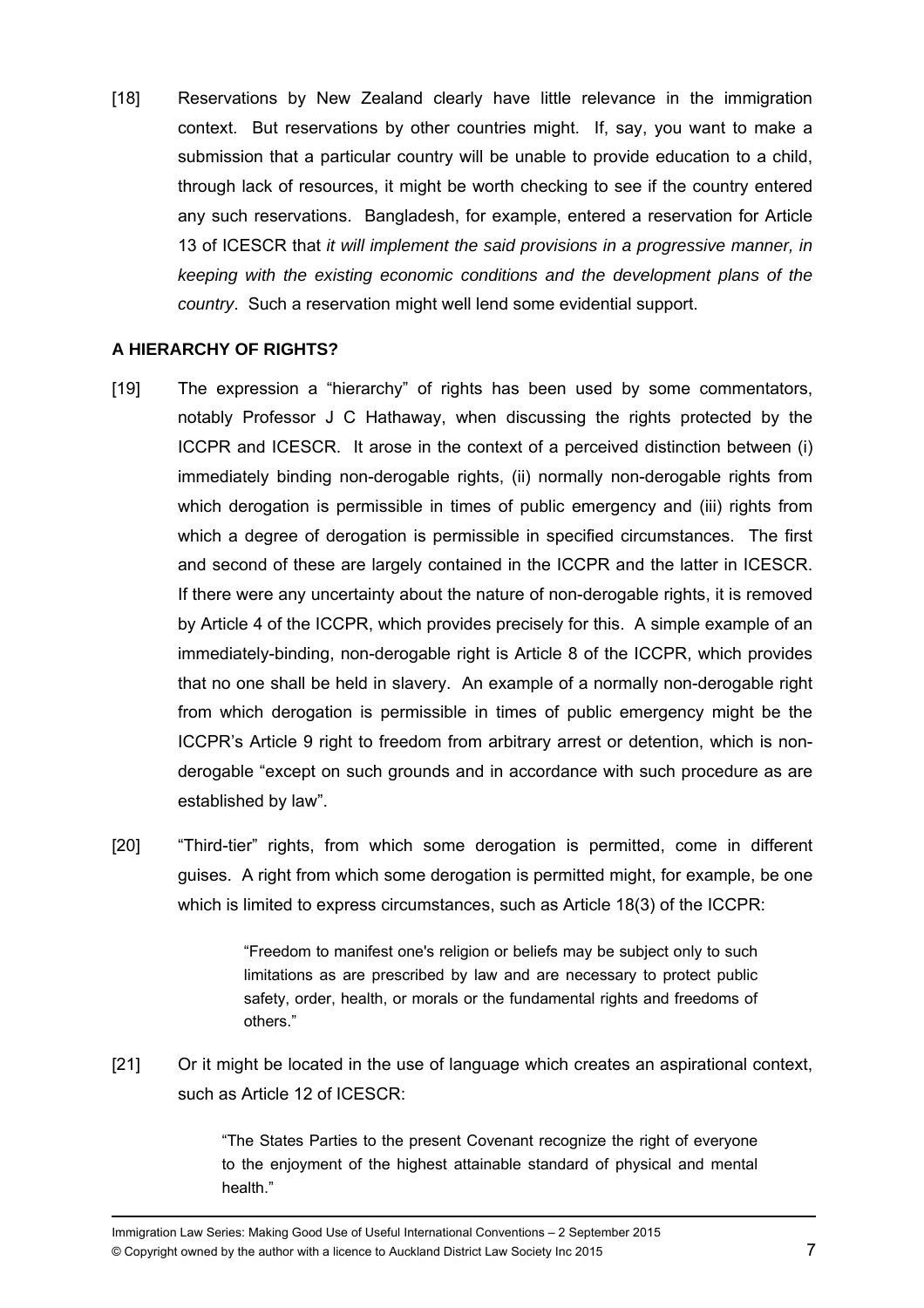[22] Or the language might convey a more blunt recognition that the limited resources of some states preclude immediate full compliance – see, for example, Article 13(2)(e) of ICESCR:

> "The development of a system of schools at all levels shall be actively pursued, an adequate fellowship system shall be established, and the material conditions of teaching staff shall be continuously improved."

- [23] Finally, it can be mentioned briefly that there is a fourth 'level' of hierarchy in respect of two provisions of the UDHR which were never codified into either the ICCPR or ICESCR (the right to own property and the right to be protected against unemployment). They need not concern us.
- [24] The term "a hierarchy of rights" is unfortunate because it has been taken by many to mean that the rights contained in ICESCR are in some way inferior to, or less important than, the (non-derogable) rights in the ICCPR. The role of ICESCR has, regrettably, been muted by this misperception. The language of a hierarchy, with its connotations of higher and lower ranking rights, has driven some decision-makers to trivialise ICESCR rights, to regard them as being less serious, or to regard a breach as "a violation of a relatively low-level right"<sup>5</sup>. This misconstrues Hathaway's intended focus on the nature of the state's obligation with the "normative priority" or relative importance of the right in question. Michelle Foster has described this as: $6$

"… not a matter of mere semantics or a minor difference in emphasis; rather it has important ramifications for the assessment of individual claims, because the notion that economic and social rights are inherently inferior to civil and political rights, and thus that [a] breach of such rights is less significant, leads to a corresponding under-valuation of… claims based on such deprivations."

[25] What the 'hierarchy of rights' risks doing is obscuring the fact that the rights protected in ICESCR are just as binding on state parties as any non-derogable right in the ICCPR, if the permitted derogation does not come into play. What the hierarchy does achieve, however, is to remind us that there are limitations on the extent of a state's obligation in respect of some rights and that the specific context is critical to a full understanding of a state's obligation.

 5 *Refugee Appeal No 71605* (16 December 1999), at p7.

<sup>6</sup> *International Refugee Law and Socio-Economic Rights* (Cambridge University Press, 2007) at pp122-123.

Immigration Law Series: Making Good Use of Useful International Conventions – 2 September 2015 © Copyright owned by the author with a licence to Auckland District Law Society Inc 2015 8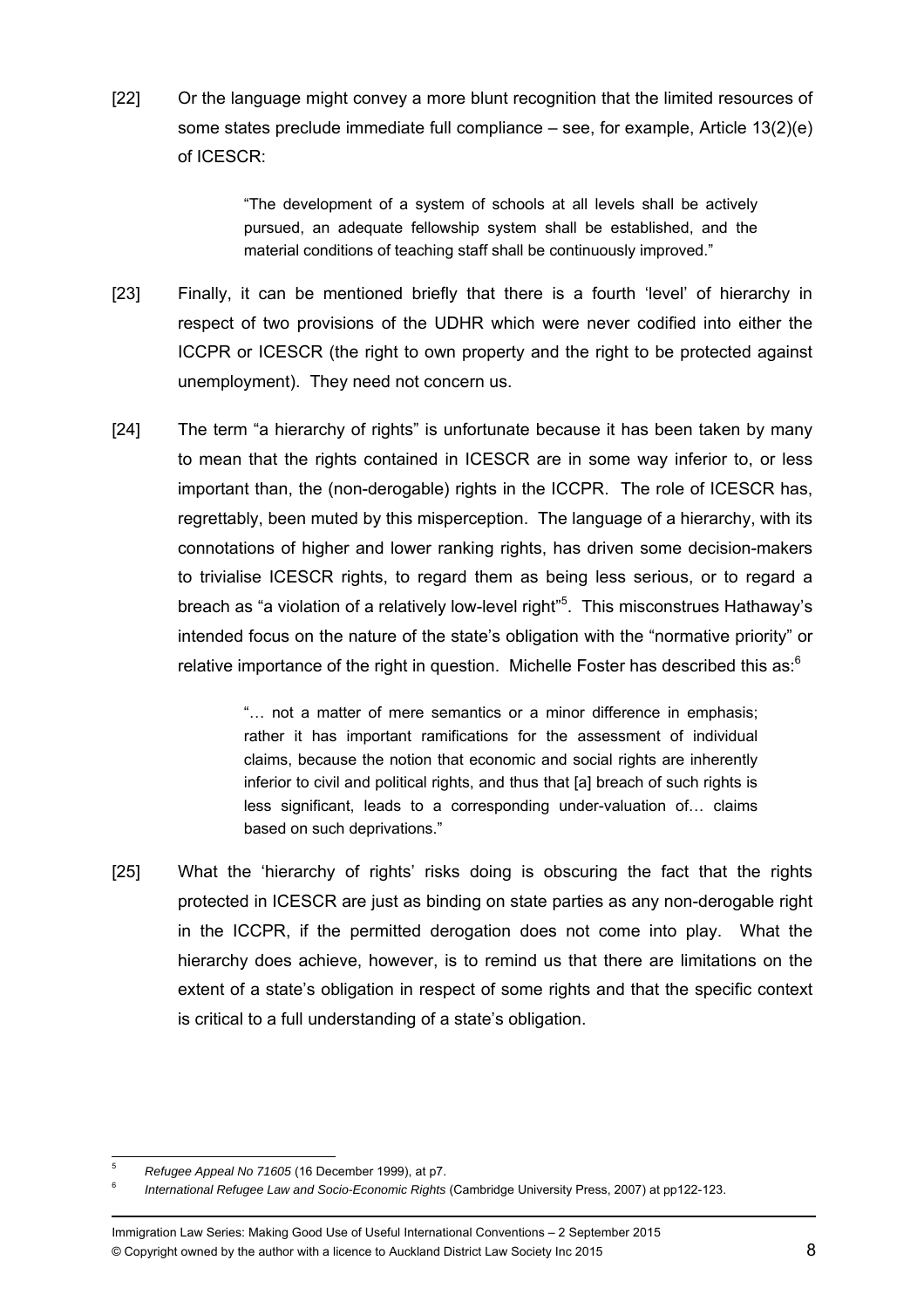### **FAMILY UNITY**

- [26] Migration has been a feature of human activity for hundreds of thousands of years. Just as populations of our ancestors left Africa in search of habitable land and resources so, too, have people continued to migrate to try to find a better life, a safer life or just a new life. With human settlement, however, came notions of property ownership and, ultimately, state sovereignty.
- [27] Still fundamental to our sense of identity and belonging are issues of kinship and nexus to our social group. But migration both dislocates the individual from a previous sense of identity and belonging and, at the same time, launches a process of acquisition of a nexus to a new place and society. It should come as no surprise, then, that the most frequently encountered human rights issues in the immigration context are those which relate to family bonds and to the protection of children.
- [28] Both the ICCPR and ICESCR refer to the right to family unity, but it is the ICCPR's Articles 23 and 17 which attract the most attention:

### **Article 23**

1. The family is the natural and fundamental group unit of society and is entitled to protection by society and the State.

### **Article 17**

1. No one shall be subjected to arbitrary or unlawful interference with his privacy, family, or correspondence, nor to unlawful attacks on his honour and reputation.

2. Everyone has the right to the protection of the law against such interference or attacks.

[29] How do we interpret these? An important source of commentary on international treaties are the *General Comments* issued by the body charged with the supervision of the convention in question. Supervision of the ICCPR, for example, is the responsibility of the UN Human Rights Committee. Its *General Comment 16*, written in 1988, gave helpful advice to state parties as to an understanding of Article 17. In particular, it explained:

> 3. The term "unlawful" means that no interference can take place except in cases envisaged by the law. Interference authorized by States can only take place on the basis of law, which itself must comply with the provisions, aims and objectives of the Covenant.

> 4. …. The expression "arbitrary interference" can also extend to interference provided for under the law. The introduction of the concept of arbitrariness is intended to guarantee that even interference provided for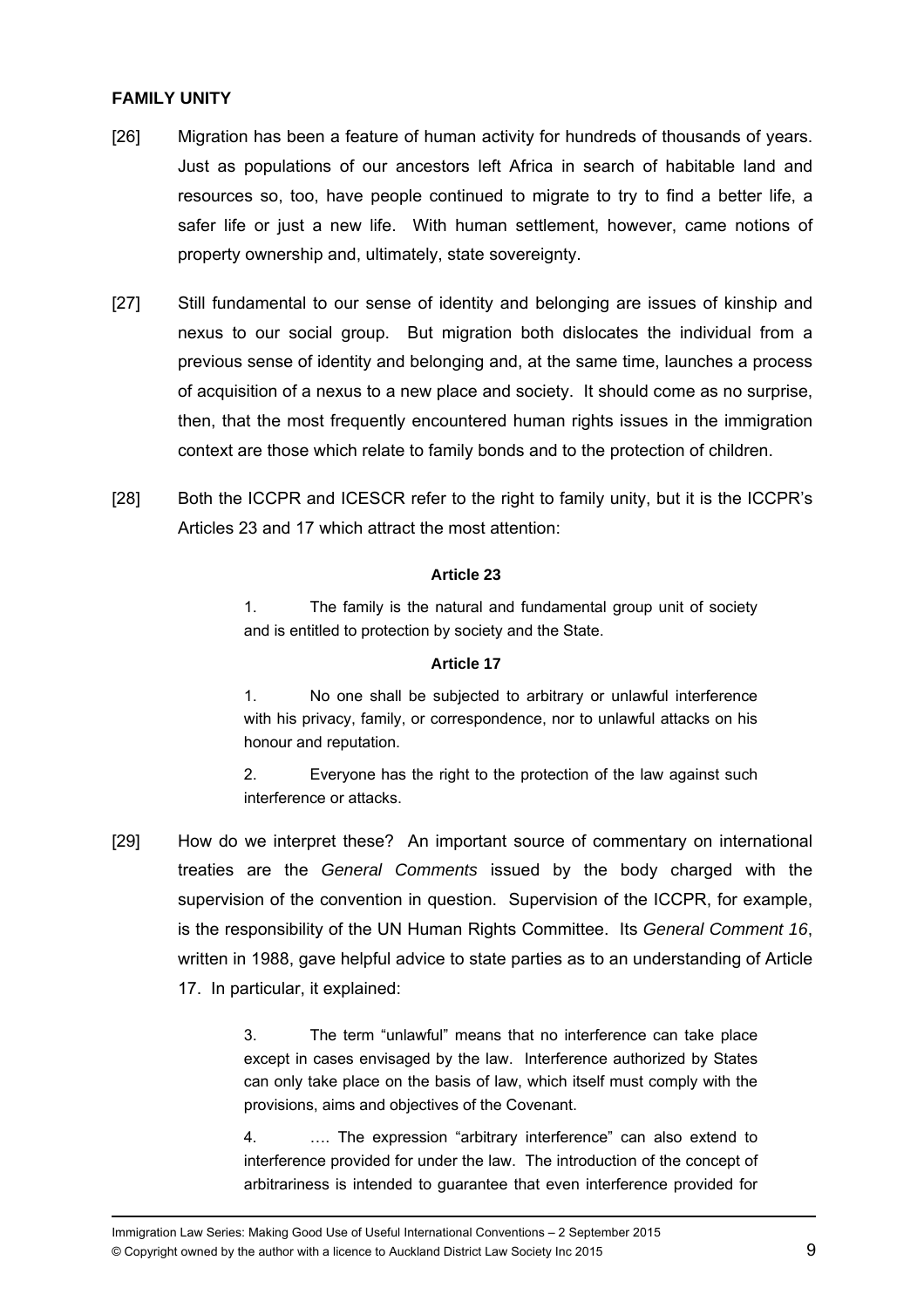by law should be in accordance with the provisions, aims and objectives of the Covenant and should be, in any event, reasonable in the particular circumstances."

- [30] The Human Rights Committee is also able to hear complaints against states. Its rulings on such complaints are also a helpful source of commentary. Article 17, for example, was considered in *Toonen v Australia*<sup>7</sup> and again in *Madafferi v Australia*<sup>8</sup>. Those cases reinforced the principle that interference with the right of family unity must be reasonable – that is, proportionate and necessary in the circumstances. Deportation which destroys family unity will breach Articles 23 and 17 unless it meets that test.
- [31] Before turning in any greater detail to the practical application of human rights, it is necessary to add to the mix the particular need to have regard to the best interests of children.

### **THE BEST INTERESTS OF CHILDREN**

[32] Article 3 of the Convention on the Rights of the Child provides:

### **Article 3**

1. In all actions concerning children, whether undertaken by public or private social welfare institutions, courts of law, administrative authorities or legislative bodies, the best interests of the child shall be a primary consideration.

[33] There is, today, a huge body of case law which touches on this issue. Much of it, regrettably, simply repeats the well-established refrain that a child's best interests are *a* primary consideration and not *the* paramount consideration. Helpful statements have, however, been made by the Courts on a number of occasions. In Al-Hosan v Deportation Review Tribunal,<sup>9</sup> for example, Harrison J tried to exemplify the difference between giving a passing nod to a child's best interests and making a considered, in-depth assessment of them. In describing what is needed, he said:

> "[53] …. Care is necessary to ensure the inquiry does not diminish the best interests of the child from a factor of primary consideration to one of equal consideration.

> [55] …. An observation that children are adaptable, while probably true, does not approach the threshold of proper consideration of their best interests.

….

 $\frac{1}{7}$ *Toonen v Australia*, Communication No 488/1992, UN Doc CCPR/C/50/D/488/1992 (1994).

<sup>8</sup> *Madafferi v Australia*, Communication No 1011/2001, UN Doc CCPR/C/81/D/1011/2001 (2004).

<sup>9</sup> (HC Auckland, CIV-2006-404-003923, 3 May 2007).

Immigration Law Series: Making Good Use of Useful International Conventions – 2 September 2015 © Copyright owned by the author with a licence to Auckland District Law Society Inc 2015 10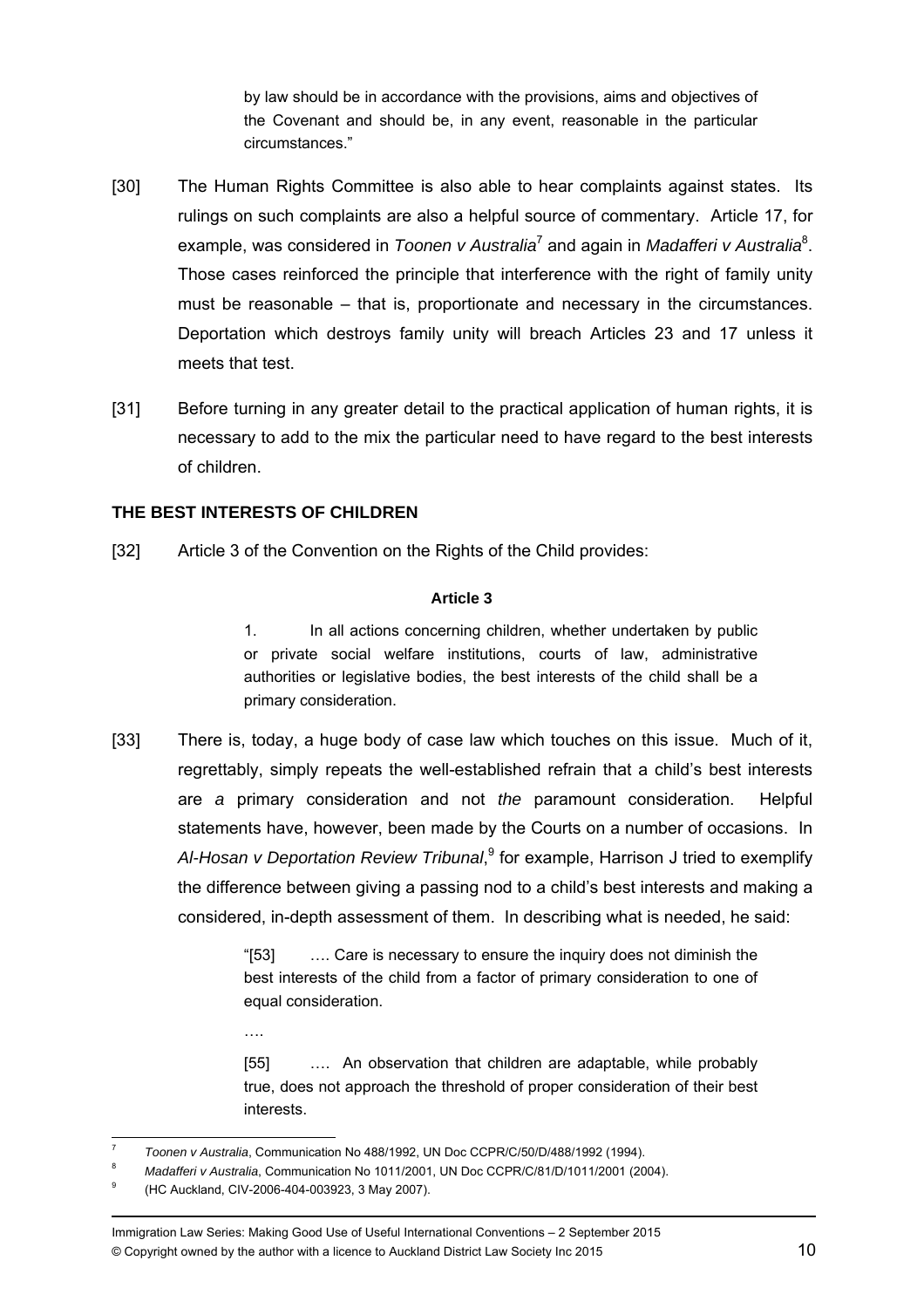[56] What is required in a case like this is a careful examination of all of the circumstances including, if necessary, a comparison with the educational, health and welfare facilities available for children in Jordan, a secular Middle Eastern state which may accord less value to the rights and opportunities of a female child than New Zealand. Also, the older the child, the more difficult may be the effects of forced dislocation."

[34] Similar observations have been made by the UN Committee on the Rights of the Children. Its *General Comment 14* (2013) discusses Article 3(1) at length. As to what is meant by a child's best interests, clause 4 provides:

> The concept of the child's best interests is aimed at ensuring both the full and effective enjoyment of all the rights recognized in the Convention and the holistic development of the child. The Committee has already pointed out that 'an adult's judgment of a child's best interests cannot override the obligation to respect all the child's rights under the Convention'. It recalls that there is no hierarchy of rights in the Convention; all the rights provided for therein are in the 'child's best interests' and no right could be compromised by a negative interpretation of the child's best interests."

- [35] The Committee views a child's best interests in three ways:
	- (a) As a substantive right: The right of the child to have his or her best interests assessed and taken as a primary consideration when different interests are being considered in order to reach a decision on the issue at stake, and the guarantee that this right will be implemented whenever a decision is to be made concerning a child.
	- (b) As a fundamental, interpretative legal principle: If a legal provision is open to more than one interpretation, that which most effectively serves the child's best interests should be chosen.
	- (c) As a rule of procedure: Whenever a decision is to be made that will affect a child, the decision-making process must include an evaluation of the possible impact (positive or negative) of the decision on the child or children concerned. It requires procedural guarantees and the decision must show that the right has been explicitly taken into account, explaining how the right has been respected in the decision, that is, what has been considered to be in the child's best interests; what criteria it is based on; and how the child's interests have been weighed against other considerations.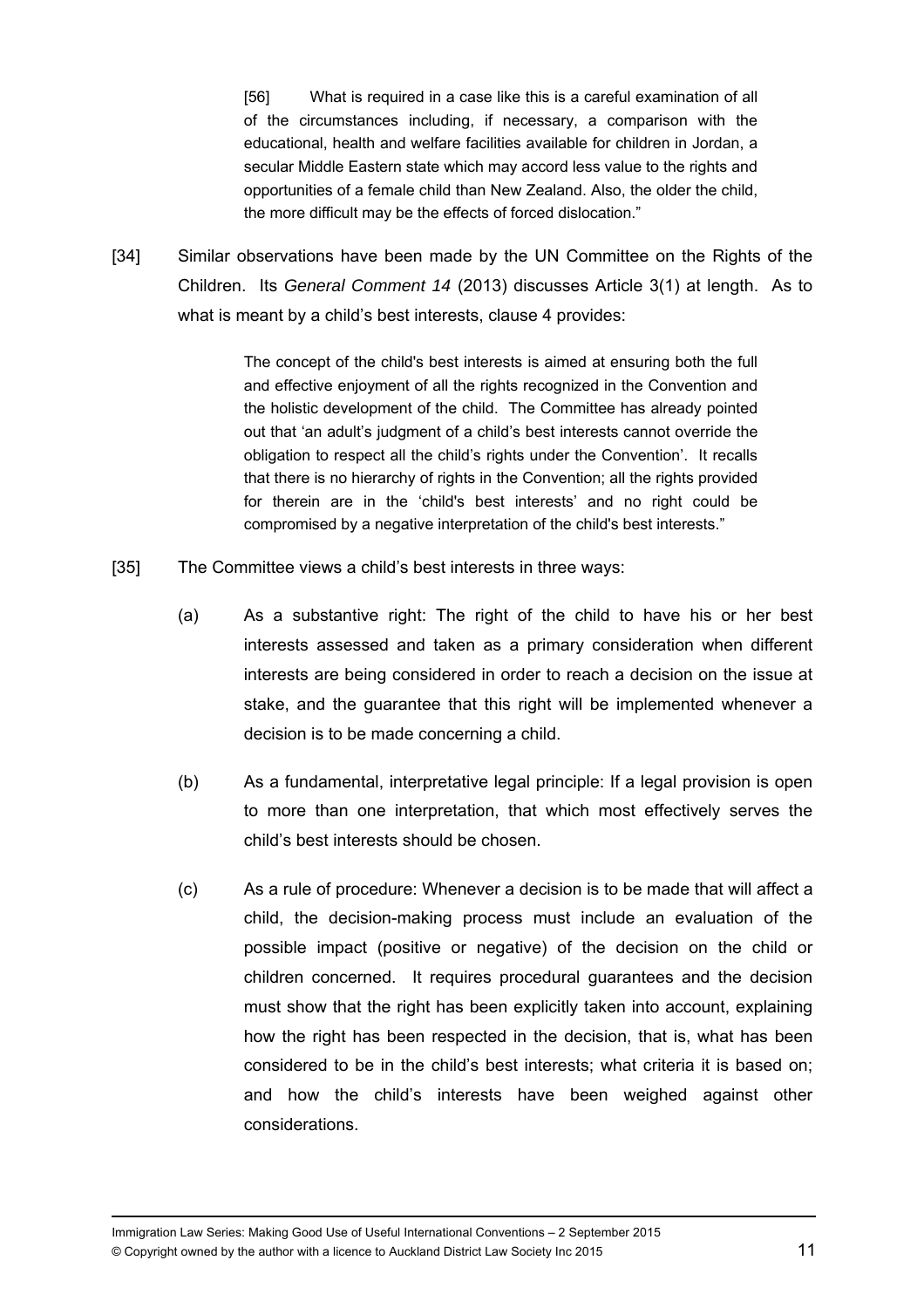[36] It is this last point – the need for an insightful and comprehensive enquiry into what the best interests of an individual child in a given case actually are, and their weighting against other considerations – to which we will return. Before doing so, however, it is necessary to discuss briefly the 'specialised' conventions  $-$  CAT, CEDAW, CERD and the CRPD.

### **THE 'SPECIALISED' CONVENTIONS**

- [37] Fundamentally, these conventions are designed to address rights in a number of specific contexts – torture and severe ill-treatment by public officials, discrimination against women and the disabled, and discrimination on the grounds of race.
- [38] Most of the rights are, of course, already proscribed by the ICCPR and ICESCR. It is difficult to find any aspect of the rights protected by the 'specialised' conventions, which could not reasonably be seen as being protected by one article or another of the ICCPR or ICESCR.
- [39] What the specialised conventions do is to highlight the need to respect the rights of particular sectors of society and reflect the concern of the international community that such groups are not to be excluded from protection. In the case of the disabled, for example, the CRPD brings a clear focus on issues of fundamental importance to disabled people, such as the Article 9 right to be able to access the physical environment, transportation, information and communications. One might reasonably look at the ICCPR's Article 12 (freedom of movement) and ICESCR's Articles 13 (education) and 18 (freedom of thought) as already ensuring those rights. Yet it would be impossible to deny their significance to a disabled person, in ways which others need never have to confront. The articulation of those rights in the CRPD provides a specific context which the other, more generalist, conventions inevitably fail to convey.
- [40] CAT is a convention of particular note. Unlike most of the other conventions, which were written to define the rights and obligations between a state and its citizens, CAT speaks also to states other than the state of which a person is a citizen. Article 3(1) of CAT provides:

### "**Article 3**

No State Party shall expel, return ("refouler") or extradite a person to another State where there are substantial grounds for believing that he would be in danger of being subjected to torture."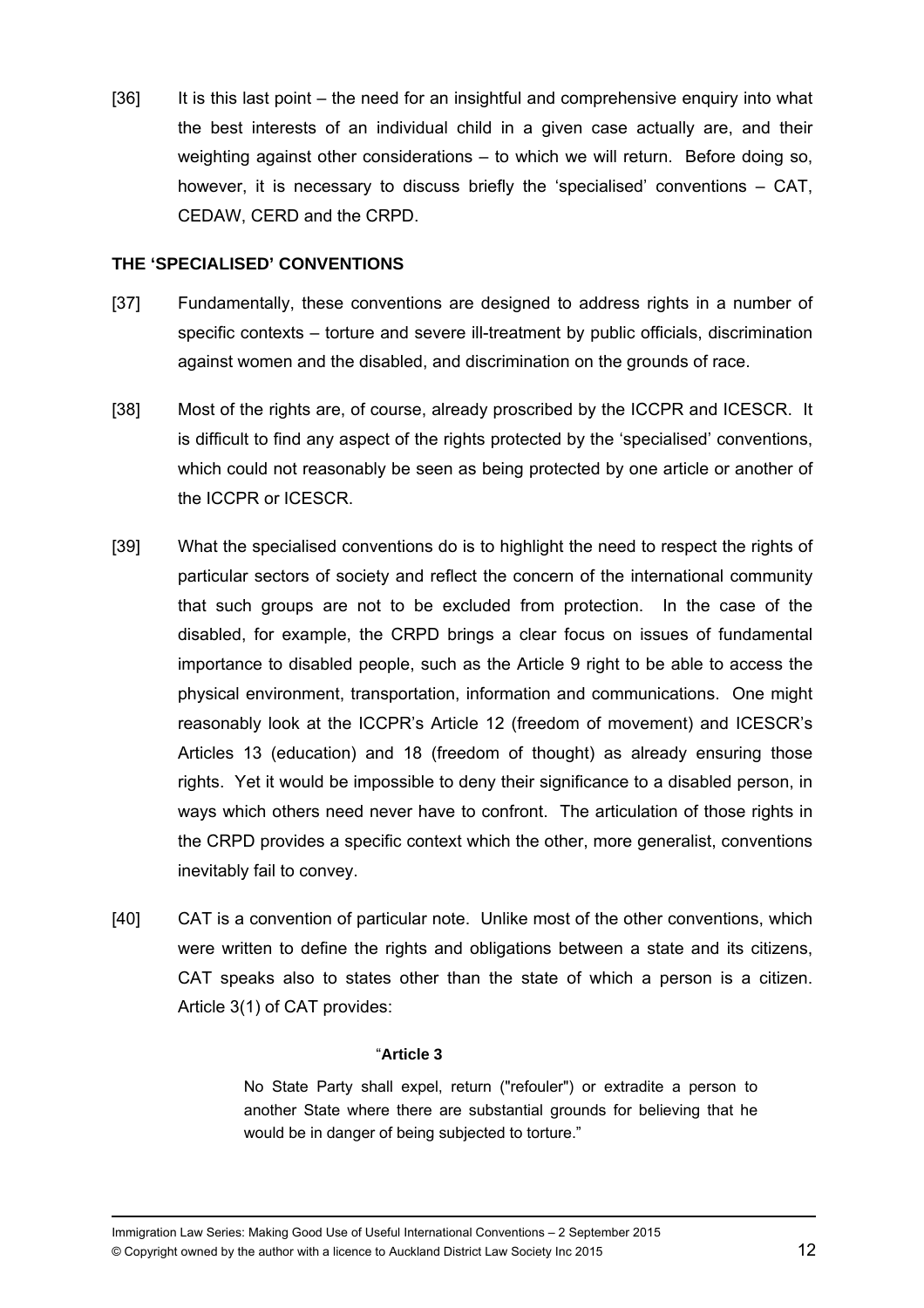[41] This absolute prohibition on *refoulement* in CAT has, of course, a close relation in the *non-refoulement* obligations of the Refugee Convention, of which more later.

### **APPLYING HUMAN RIGHTS PRINCIPLES IN THE GENERAL IMMIGRATION CONTEXT**

[42] It is convenient to look first at the application of human rights in an immigration context in which they are palpably relevant and in which there has been significant judicial commentary – the area of deportation. It is there that the desire of the state to control its borders comes into the starkest conflict with human rights.

### **TURN TO CASE STUDY 1**

### **THE NEED FOR EVIDENCE**

- [43] As in most things in the law, there is form... and there is substance. It is one thing to expound on these principles. It is quite another to effectively demonstrate their impact in a given case.
- [44] The Tribunal hears variants on these themes regularly. Unfortunately, while they reflect appropriate standards of a general nature, a case is unlikely to succeed if the actual *relevance* of the rights in question is not convincingly established. And that means evidence. This applies whether you are trying to persuade INZ to grant a character waiver, to persuade the Minister not to sign a deportation liability notice or trying to persuade the Tribunal to allow an overstayer to remain. In all cases, it is the applicant who needs to prosecute their cause.<sup>10</sup>
- [45] A pointed illustration of this can be gained from the recent High Court decision in *Minister of Immigration v Jooste*11 which has postulated the principle that the separation of family is not an exceptional circumstance in the context of deportation decisions. If that were truly a blanket principle, then no deportation case involving the separation of family members could ever succeed, because none would get past the hurdle of establishing exceptional circumstances. Yet we know this is not the case and the difference (that is, any exceptionality) will inevitably be determined by the evidence.

 $10$ Section 226(1) of the Immigration Act 2009.

<sup>11 (</sup>HC Auckland, CIV-2014-404-632 19 November 2014).

Immigration Law Series: Making Good Use of Useful International Conventions – 2 September 2015 © Copyright owned by the author with a licence to Auckland District Law Society Inc 2015 13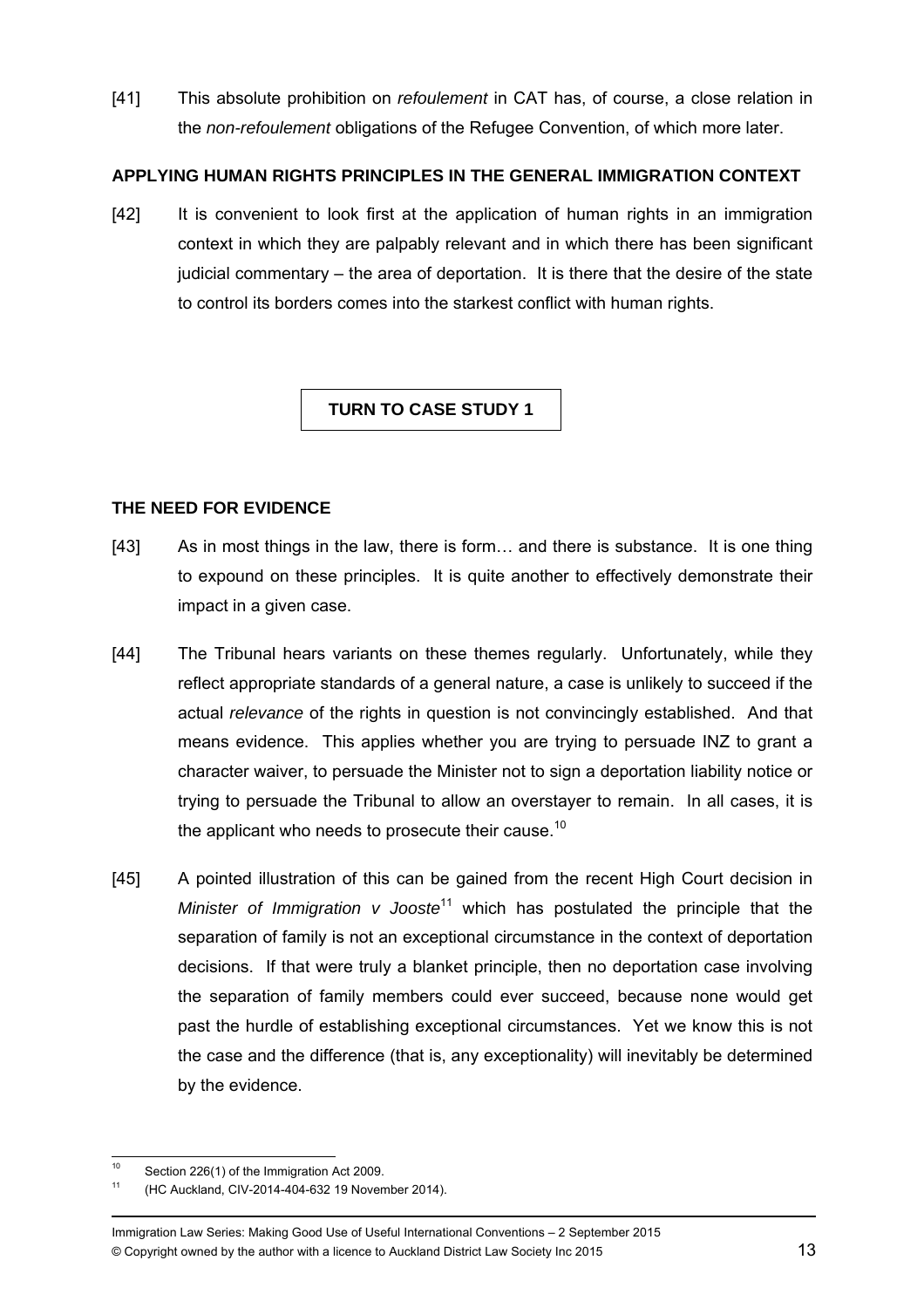- [46] In *Jooste*, the Court did not address the question that the separation of family members can occur in vastly different circumstances. The deportation of a 27-yearold man might well separate him from his parents but it bears no relation, in terms of its impact and damage, to the separation of a 7-year-old boy from his parents. The 27-year-old may be living independently, be self-supporting and be having only irregular contact with his parents. Deportation for him (and his parents) might not be very different to a case of a young adult who chooses of their own volition to live overseas, as many do. For the 7-year-old, however, separation may well have profound consequences for his or her emotional and intellectual development. That child's whole future persona as an adult may well be radically changed.
- [47] What of the consequences of separating a couple who have been married for 15 years? Or for six months? The couple married for 15 years may well have developed a life together which is incapable of being untangled without significant harm. The couple married for six months may not have had time to become so interdependent but there may be other consequences for them. And all of this is through a largely Eurocentric lens. What of the woman in an arranged marriage, whose husband faces deportation? Or the husband, who received a large dowry in the expectation that he would be providing a home overseas for his wife?
- [48] These examples are all relatively simple. Other significant contextual differences can also arise, including the intensity of relationships, the quality of parenting, the dependence of the child and personal characteristics such as health issues, distance and conditions in the other country. The point is that the mantra that "the separation of family is not, of itself, an exceptional circumstance" is of little assistance to either counsel or the decision-maker because it fails to contextualise the actual circumstances in a given case. What is needed is an in-depth understanding of the effects of separation in *this* case, which can only be established by appropriate evidence.
- [49] A challenge for counsel in such cases is that, having recognised the issues which exist, it can be difficult to know what evidence would best support the case. Issues of family separation and the best interests of children are complex and require the ability to predict outcomes and explain them persuasively. In the end, there is no substitute for expert evidence from appropriately qualified professionals who have had the time to properly investigate the issues. There are psychologists, psychiatrists and related professionals who are able to give comprehensive evidence to establish the likely effect of interference with human rights for a particular family. Counsel who advance human rights issues in the immigration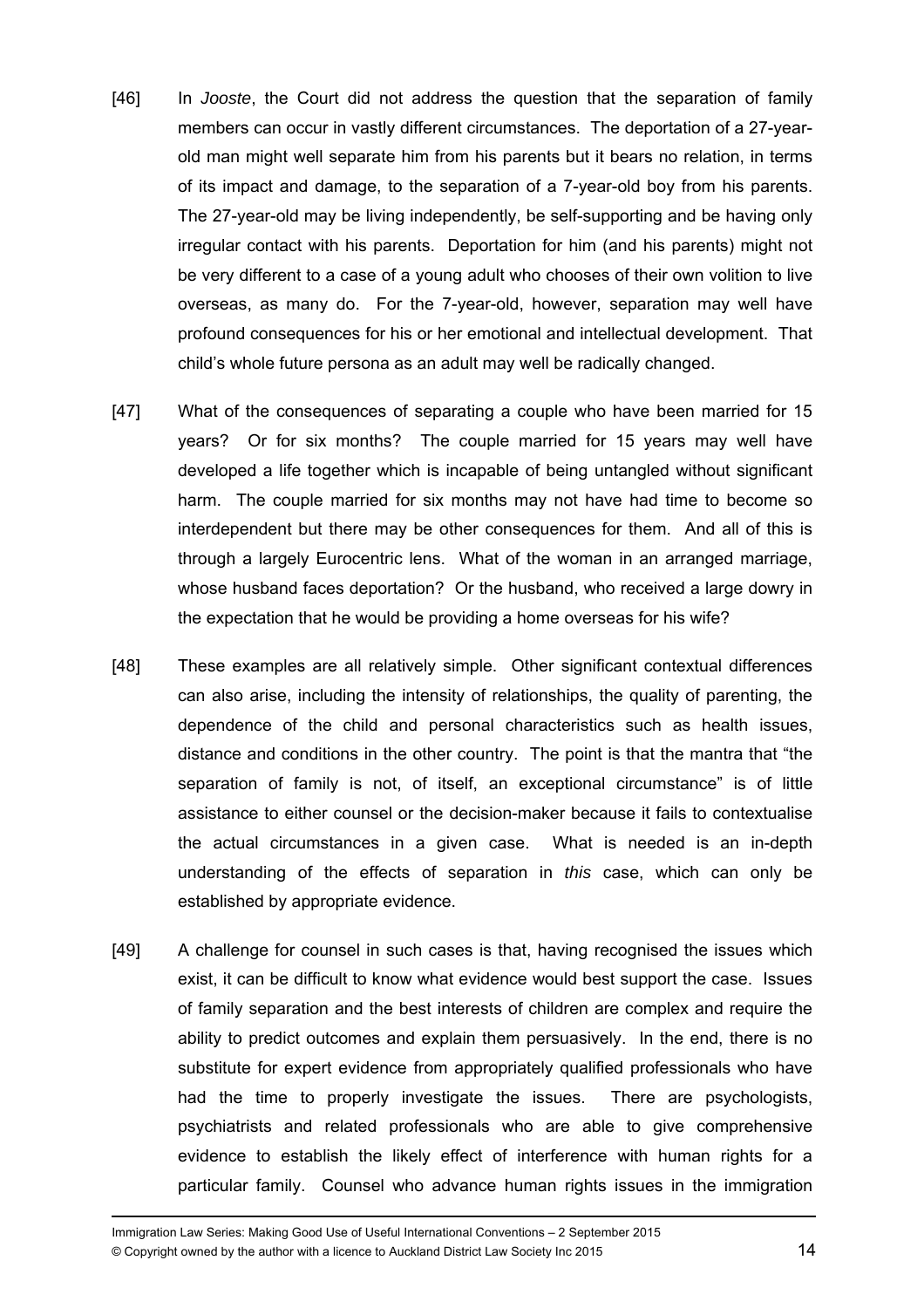context, without providing the evidentiary background to support their arguments, are unlikely to succeed.

- [50] As a practical side-note, any professional who is asked to provide a report in an immigration context will need to interview the relevant parties, sometimes several times. School teachers, health professionals, employers, CYF workers and others may also need to be interviewed. The field work behind a thorough report can take weeks, if not months. It is incumbent on counsel to be alert to this as soon as instructions are received. The Tribunal tries to alert appellants to this as soon as an appeal is lodged but other decision-makers, such as INZ, do not give warnings. The message is: if your client is likely to be subject to a decision which may interfere with rights under an international instrument, you cannot start the evidence-gathering process too soon – anything else may be too late.
- [51] Finally on this topic: if you are tendering an expert report, ensure that the expert is present to speak to it.

### **PROTECTION CLAIMS**

- [52] New Zealand has long-standing '*non-refoulement*' (no return) obligations under two international human rights instruments – the Refugee Convention and CAT. It has, by domestic legislation, recently created a third by drawing on Articles 6 and 7 of the ICCPR (the right not to suffer arbitrary deprivation of life and the right to be free from cruel, inhuman or degrading treatment). At the same time, the Refugee Convention and CAT have been brought within New Zealand domestic law, though the interpretation of both is still fundamentally in terms of international law principles.
- [53] In essence, sections 129-131of the Immigration Act 2009 now combine to require New Zealand to protect persons who are at risk of:
	- (a) being persecuted for reasons of race, religion, nationality, political opinion or membership of a particular social group (Art 1A(2), Refugee Convention);
	- (b) suffering torture by, or with the acquiescence of, a public official (Art 3, CAT);
	- (c) suffering arbitrary deprivation of life (Art 6, ICCPR); or
	- (d) suffering cruel, inhuman or degrading treatment (Art 7, ICCPR).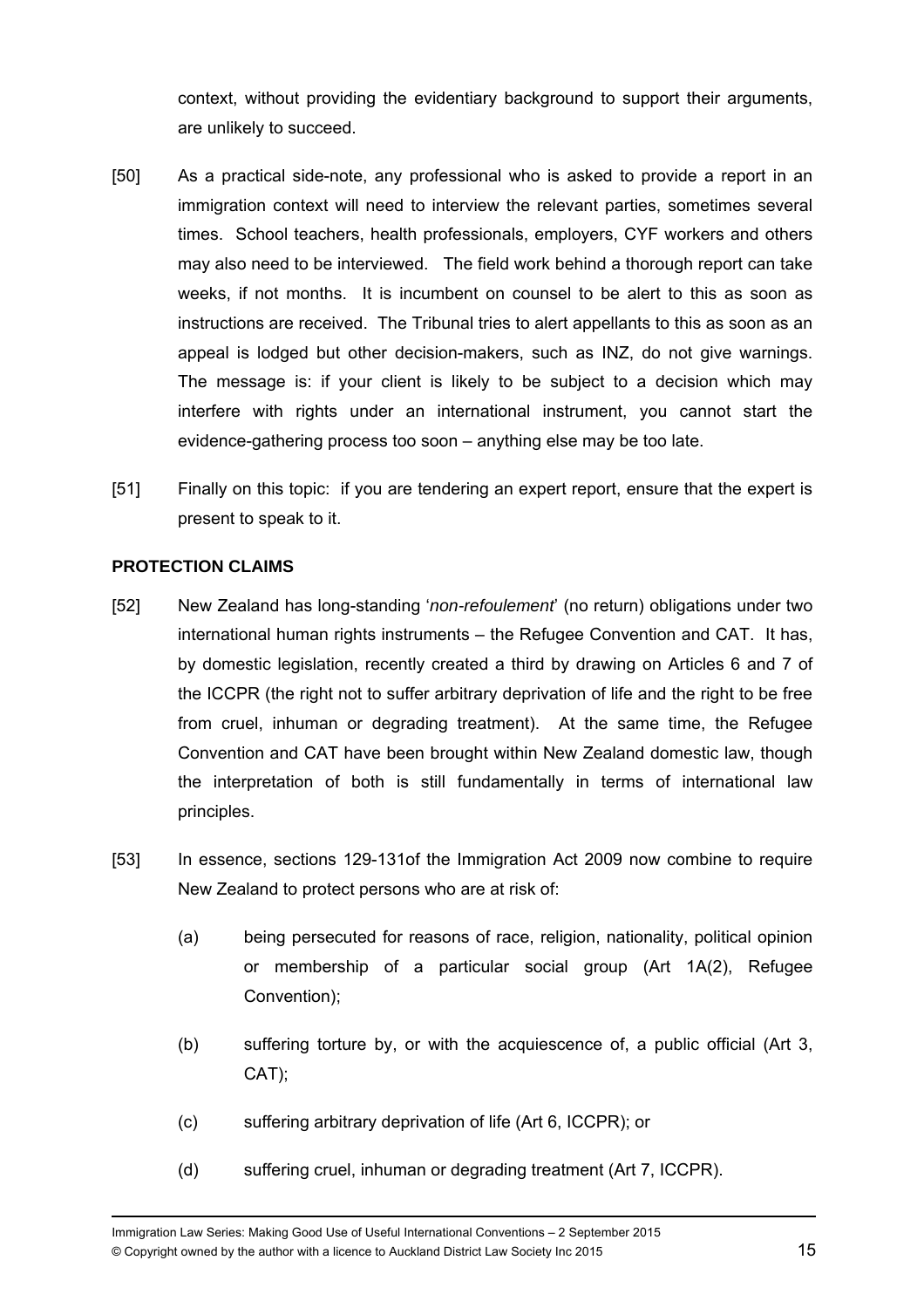- [54] It should be obvious that the last three of these are, in a sense, subsets of the first. It is difficult to imagine, for example, how torture could *not* be a form of 'being persecuted'. In brief, the role of the last three is explained by the fact that they do not require the presence of one of the 'Convention reasons' which the Refugee Convention requires. They are thus appropriately described as forms of *complementary* protection.
- [55] All of which should prompt the next question what is 'being persecuted'?
- [56] For the purposes of refugee determination, "being persecuted" has been defined as the sustained or systemic violation of core human rights, demonstrative of a failure of state protection – see *Refugee Appeal No 74665/03* (7 July 2004) at [36]-[90]. Put another way, it can be seen as the infliction of serious harm, coupled with the absence of state protection – see *Refugee Appeal No 71427* (16 August 2000), at [67].
- [57] Logically, the core human rights at the heart of 'being persecuted' are those rights enunciated in the two major human rights instruments – the ICCPR and ICESCR. If there is a real chance of a sustained or systemic breach of one or more of the rights in those conventions, and the person's state is unable or unwilling to protect them, he or she is at risk of 'being persecuted'.
- [58] If a client presents with an account in which the risk of harm is self-evidently a breach of an obvious right – say, the Article 9, ICCPR right to be free from arbitrary detention – the need to seek protection should be easy to see. However, there are many rights in the ICCPR and ICESCR, the breaches of which are not so obvious.

### **TURN TO CASE STUDY 2**

- [59] Other less-obvious grounds which have given rise to successful protection claims have included:
	- (a) victims of domestic violence;
	- (b) women who reject Islam's restrictions in areas such as employment, spousal rights, custody rights, dress and place in society;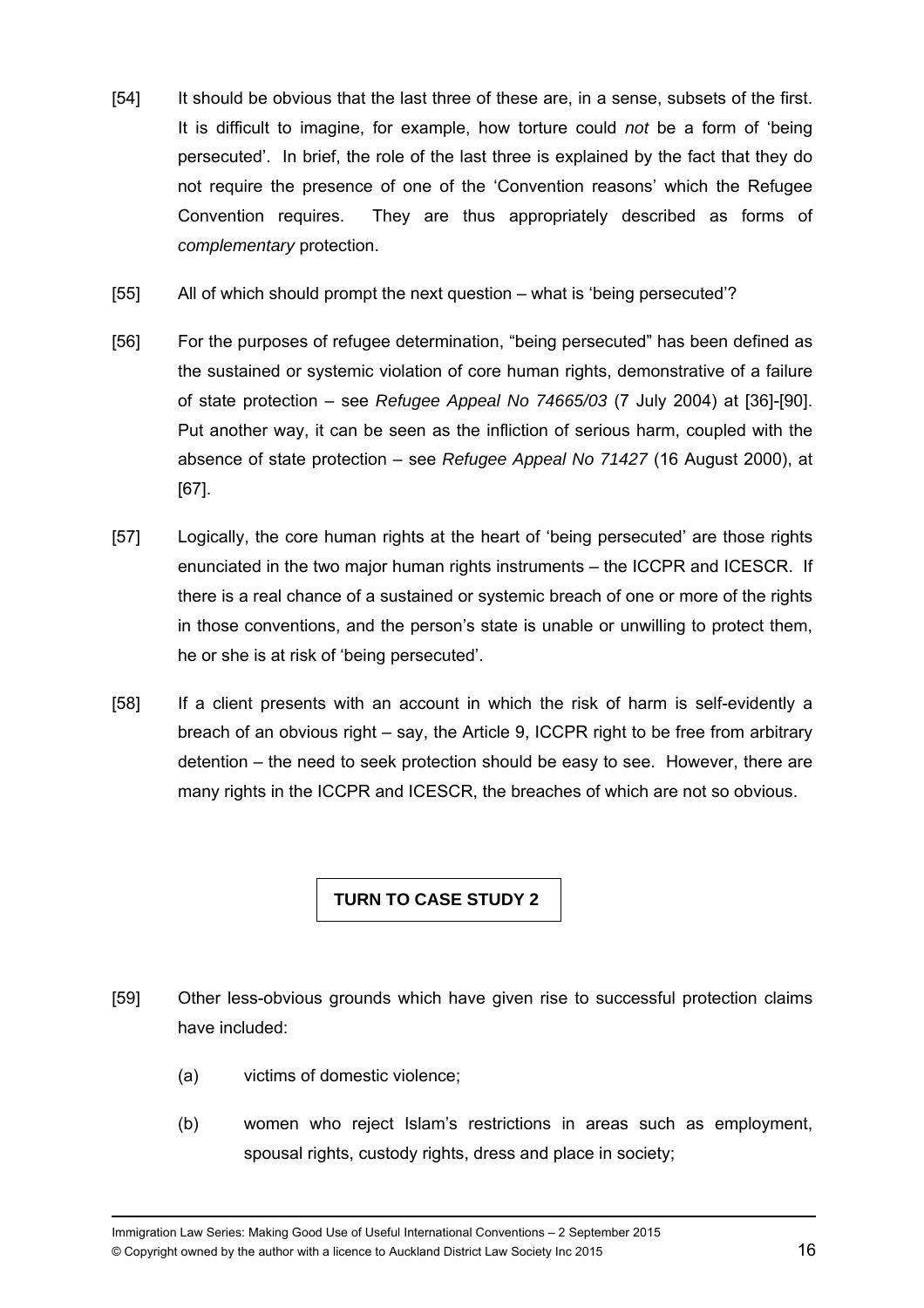- (c) persons seeking to avoid military service in armed forces which commit human rights violations;
- (d) religious converts from religions which punish apostasy;
- (e) victims of crime, such as protection rackets, organised crime groups; and
- (f) victims of sex trafficking.
- [60] If a client expresses a reluctance to return home, the first question to consider is whether their reluctance is because a breach of human rights is at issue. That might require some lateral thinking because, as the examples should illustrate, 'being persecuted' does not just mean beatings, imprisonment or execution.

### **CONCLUSION**

[61] At the beginning, I quoted Cooke P's prescient observation that *Tavita* was "a case of possibly far-reaching implications". I like to think that, if Cooke P were here today, he would look at the role that those same international human rights instruments now routinely play in providing a balance to the exercise of administrative power and that he would be at least partly satisfied with our progress.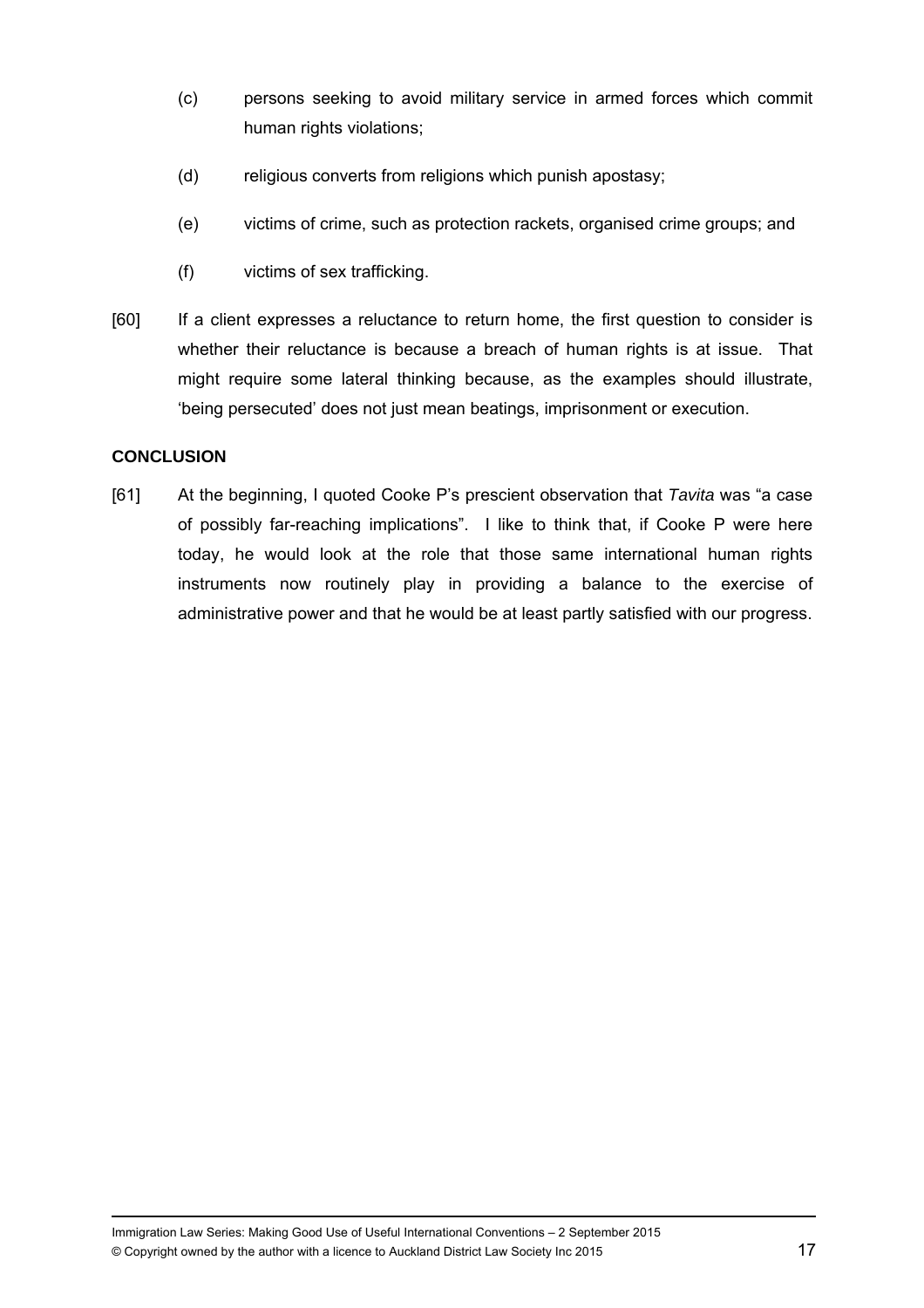### *CASE STUDY 1*

Joe is a 37-year-old man from Ambrosia. He came here as a resident in 2003 and married a New Zealander, Joanne. They have two children: Simon aged 11 and Cara aged 8. Cara has a cleft palate and is awaiting surgery. The family is saving for a private specialist because the public waiting list is two years. Joanne also has a 17 year-old son, Peter, by an earlier partner. Peter, who treats Joe as his father, is excelling at school and plans to study medicine. Joe plays rugby with both boys after school every day and takes the children to the park and on outings on weekends. He speaks Ambronese to the younger children at home and teaches them about Ambronese culture.

Joe works for a courier company as a sorter. Joanne works in a shop. They rent a state house. Joanne does not speak Ambronese and has never been to Ambrosia. All her own immediate family, including her frail mother (to whom she is very close), are here. Joe and Joanne see her parents every weekend and there is a close bond between them.

In his early 20s, Joe had a problem with alcohol for a time and incurred several drinkdriving convictions. He then matured and had no convictions for six years. Recently, however, he drank heavily all day at a party and drove home drunk. On the way, he lost control and hit two young children on the pavement. Both were seriously injured and spent months in hospital. One will never be able to walk properly again. The other is traumatised, and is still struggling in her second year of counselling.

After being sentenced to two years' imprisonment, Joe has been served with a deportation liability notice. He asks you to act for him in seeking to have the notice set aside.

### *Issues*

- *1. What is the first issue to determine?*
- *2. What rights might be at issue and in which conventions are they located?*
- *3. As counsel for Joe, how can any interference with these rights be demonstrated at being outside the parameters of "proportionate", "reasonable" and "necessary in the circumstances"?*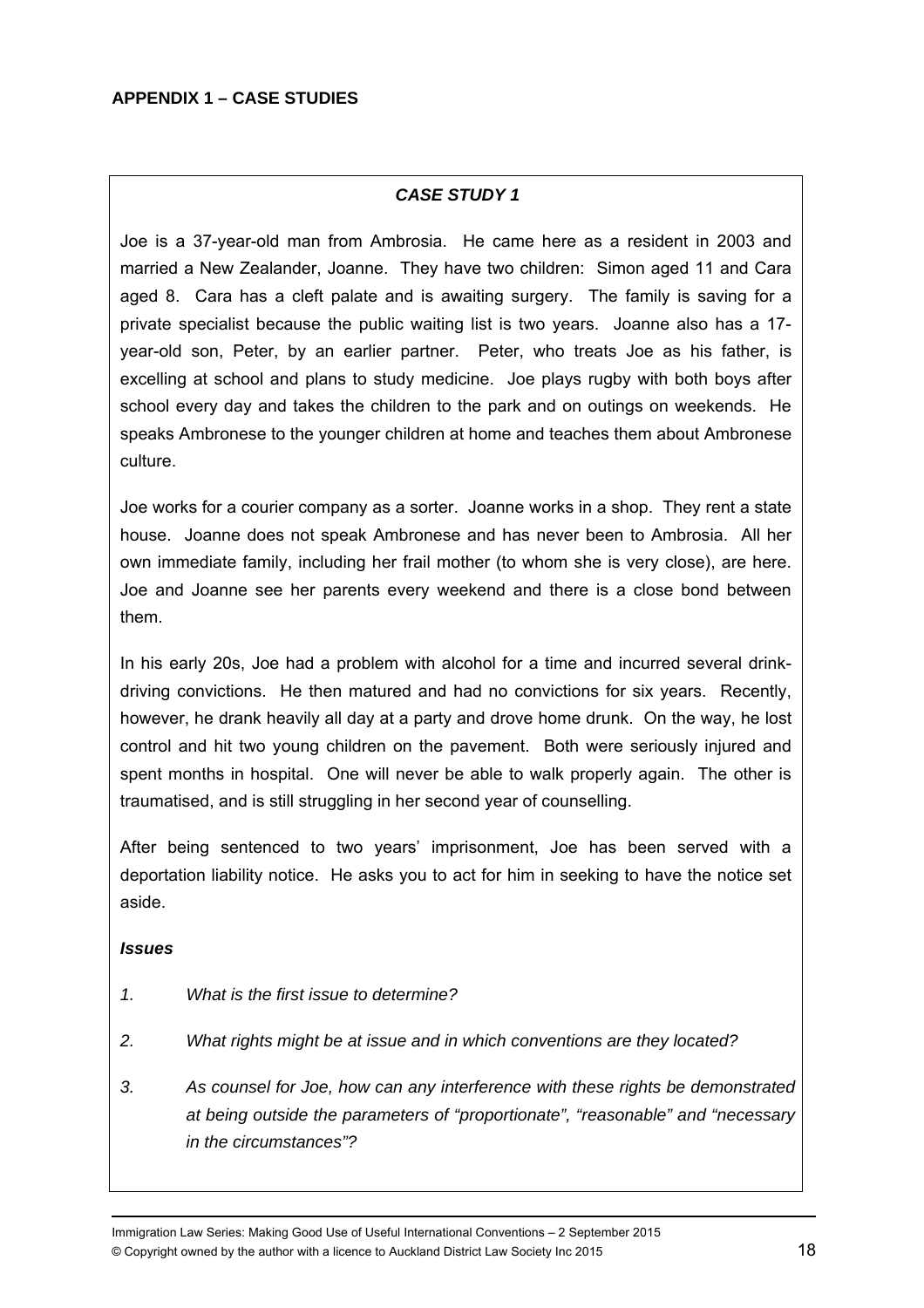### *CASE STUDY 2*

Anne is a 32-year-old woman from the central African republic of Kambanda. She came here on a student visa. Its renewal was declined following her failure to attend lectures and her poor marks. She seeks your help and explains that she is HIV positive and had several long periods of illness which caused her to miss lectures.

Anne says that she is lesbian and does not want to return to Kambanda because the fundamentalist government there has recently passed laws criminalising homosexuality. There has been widespread government invective against the "godless gays" and many clinics distributing anti-retroviral drugs (ARV) have either been closed down or have not received supplies. Anne is worried that she will face prosecution and jail, and that she will not be able to access her ARV drugs.

### *Issues*

- *1. What rights might be most at issue?*
- *2. Would breaches of those rights amount to "being persecuted"?*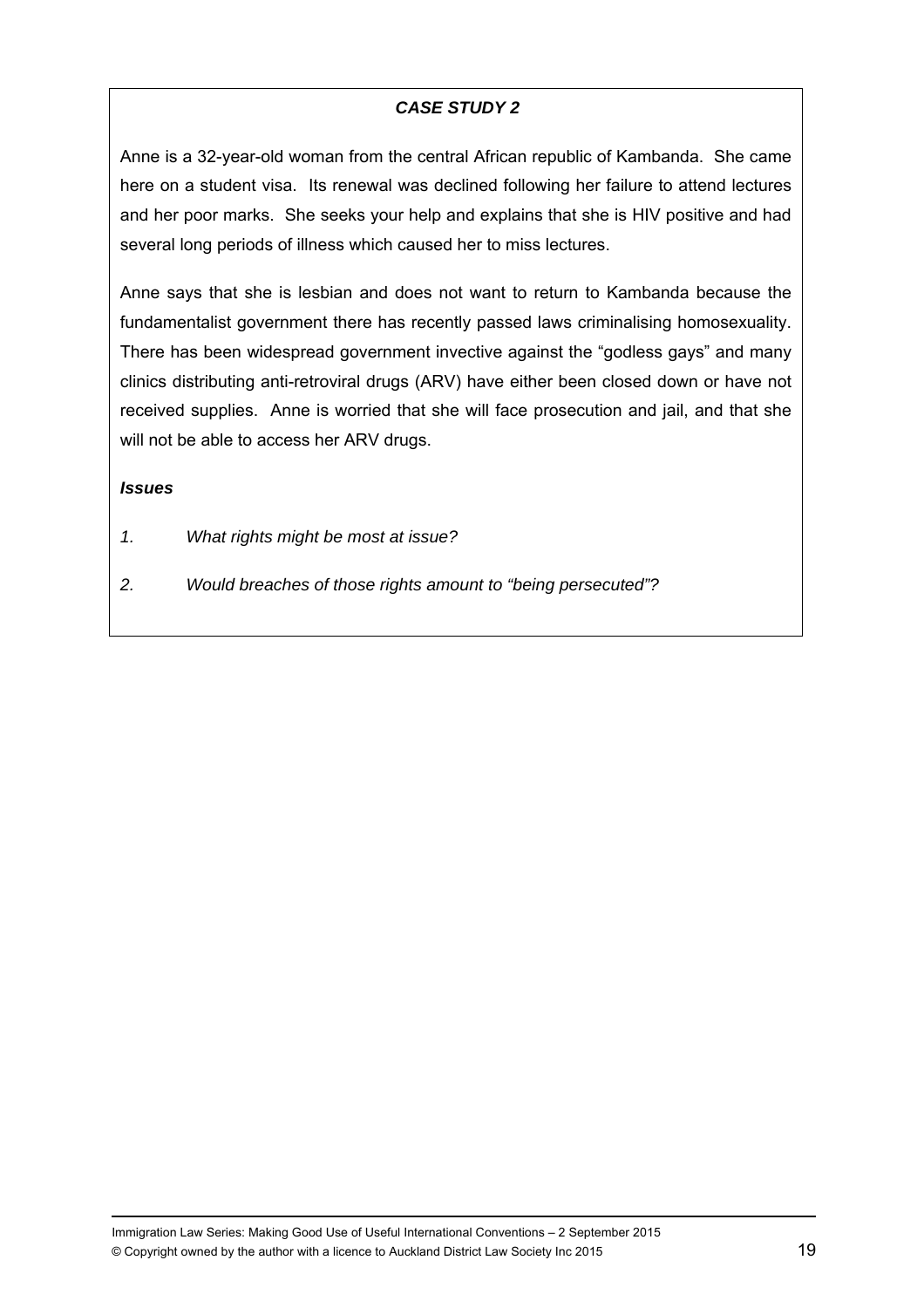### **APPENDIX 2 – TREATIES AND RATIFICATION**

| <b>Treaty</b>                                                                                                                                                                                                                                                                                                                   | <b>Signatories</b> | <b>Parties</b> |
|---------------------------------------------------------------------------------------------------------------------------------------------------------------------------------------------------------------------------------------------------------------------------------------------------------------------------------|--------------------|----------------|
| <b>Universal Declaration of Human Rights</b><br>- Adopted by UN General Assembly (NZ vote in favour): 10 December 1948:<br>http://www.un.org/en/ga/search/view_doc.asp?symbol=A/PV.183 (see p22)                                                                                                                                |                    |                |
| <b>Refugee Convention</b><br>- Accession: 30 June 1960<br>https://treaties.un.org/Pages/ViewDetailsII.aspx?src=TREATY&mtdsg_no=V-<br>2&chapter=5&Temp=mtdsg2⟨=en;                                                                                                                                                               | 19                 | 145            |
| <b>Convention on the Elimination of All Forms of Racial Discrimination</b><br>- Signed: 25 October 1966; Ratified: 22 November 1972<br>https://treaties.un.org/Pages/ViewDetails.aspx?src=TREATY&mtdsg_no=IV-<br>2&chapter=4⟨=en                                                                                                | 87                 | 177            |
| <b>International Covenant on Economic, Social and Cultural Rights</b><br>- Signed: 12 November 1968; Ratified: 28 December 1978<br>https://treaties.un.org/pages/ViewDetails.aspx?src=TREATY&mtdsg_no=IV-<br>3&chapter=4⟨=en                                                                                                    | 71                 | 164            |
| <b>International Covenant on Civil and Political Rights</b><br>- Signed: 12 November 1968; Ratified: 28 December 1978<br>https://treaties.un.org/pages/ViewDetails.aspx?src=TREATY&mtdsg_no=IV-<br>4&chapter=4⟨=en                                                                                                              | 74                 | 168            |
| Convention on the Elimination of All Forms of Discrimination Against<br>Women<br>- Signed: 17 July 1980; Ratified: 10 January 1985<br>https://treaties.un.org/pages/ViewDetails.aspx?src=TREATY&mtdsg_no=IV-<br>8&chapter=4⟨=en                                                                                                 | 99                 | 189            |
| <b>Convention Against Torture</b><br>- Signed: 14 January 1986; Ratified: 10 December 1989<br>https://treaties.un.org/pages/ViewDetails.aspx?src=TREATY&mtdsg_no=IV-<br>9&chapter=4⟨=en                                                                                                                                         | 81                 | 158            |
| <b>Convention on the Rights of the Child</b><br>- Signed: 1 October 1990; Ratified: 6 April 1993<br>https://treaties.un.org/pages/ViewDetails.aspx?src=TREATY&mtdsg_no=IV-<br>11&chapter=4⟨=en<br>Declaration on the Elimination of Violence Against Women<br>- Adopted by UN General Assembly (without vote): 20 December 1993 | 140                | 195            |
| http://www.ohchr.org/Documents/ProfessionalInterest/eliminationvaw.pdf<br>Convention on the Rights of Persons with Disabilities<br>- Signed: 30 March 2007; Ratified: 25 September 2008<br>https://treaties.un.org/pages/ViewDetails.aspx?src=TREATY&mtdsg no=IV-<br>15&chapter=4⟨=en                                           | 159                | 157            |
| <b>Not Ratified By New Zealand</b><br>International Convention on the Protection of the Rights of All Migrant Workers<br>and Members of their Families<br>https://treaties.un.org/Pages/ViewDetails.aspx?src=TREATY&mtdsg_no=IV-<br>13&chapter=4⟨=en                                                                            | 38                 | 48             |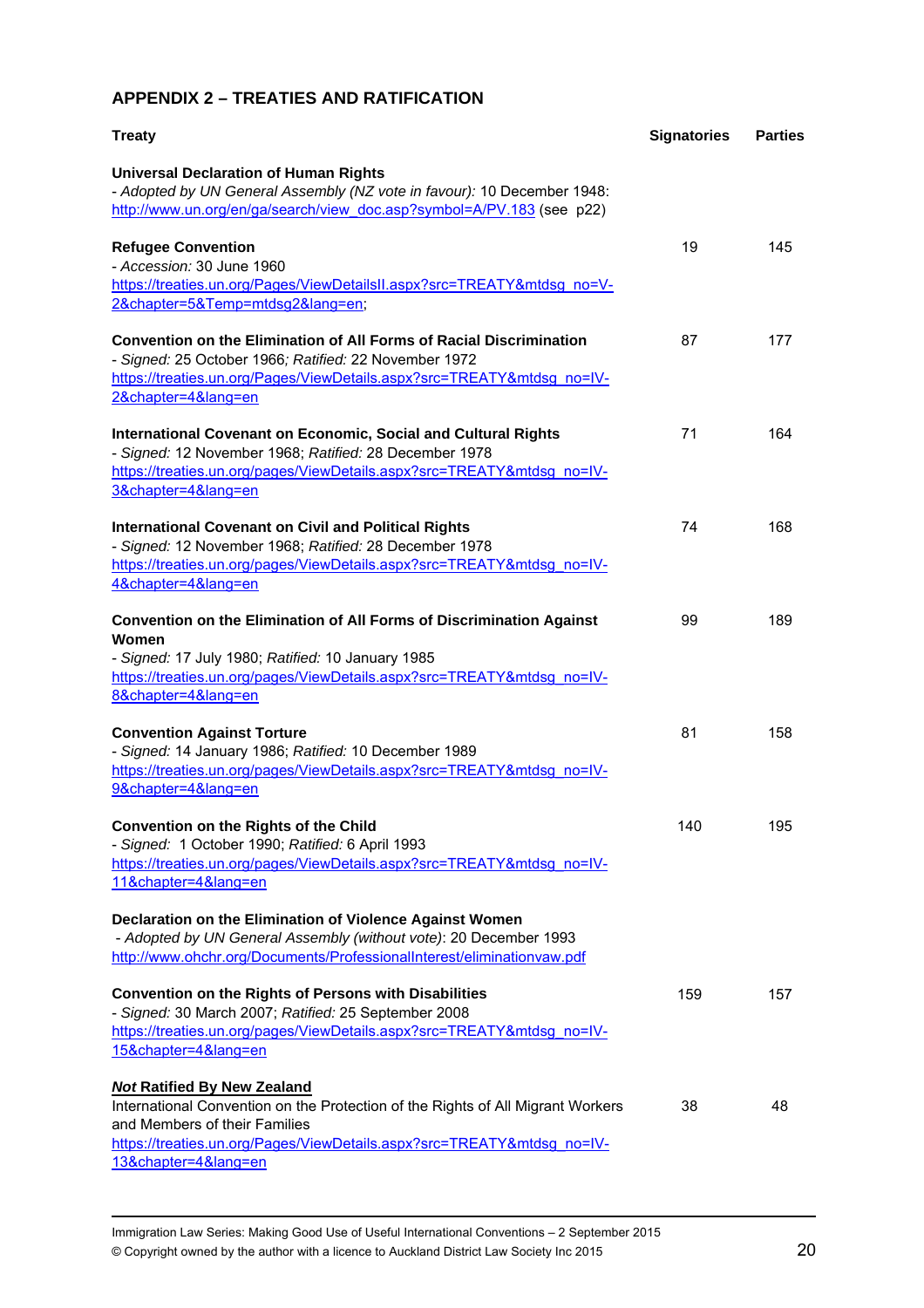### **APPENDIX 3 – SUMMARIES OF THE ICCPR AND ICESCR**

*Some rights arising often in the immigration and/or protection contexts:* 

- *Non-discrimination Art 2, both*
- *Right to life Art 6, ICCPR*
- *CIDT Art 7, ICCPR*
- *Arbitrary detention Art 9, ICCPR*
- *Security of the person Art 9, ICCPR*
- *Non-interference with family Art 17, ICCPR*
- *Family unity Art 23, ICCPR and Art 10, ICESCR*
- *Children's protection Art 24, ICCPR and Art 10, ICESCR (see also Art 3, CRC)*
- *Health Art 12, ICESCR (see also Art 24, CRC)*
- *Education Art 13, ICESCR (see also Art 28, CRC)*

#### *[NB: The following are summaries only – rely only on the full text]*

#### *1966 INTERNATIONAL COVENANT ON CIVIL AND POLITICAL RIGHTS*

#### **Key Points from Preamble:**

- Inherent dignity and equal and inalienable rights are the foundation of freedom, justice and peace.
- ICCPR rights derive from the inherent dignity of the human person.
- Civil and political freedom and freedom from fear and want require civil and political rights, as well as economic, social and cultural rights.
- States have an obligation to promote universal respect for, and observance of, human rights and freedoms.
- The individual has duties to others and must strive for the promotion and observance of these rights.

#### *Article 1*

- The right to self-determination, political status and to pursue economic, social and cultural development.
- The right to freely dispose of natural wealth and resources.
- The right of a people not to be deprived of its own means of subsistence.
- States shall promote self-determination, and shall respect that right.

#### *Article 2*

- The right to exercise ICCPR rights without discrimination.
- The right to have an effective remedy for violations of ICCPR rights.

#### *Article 3*

 The right of equal access by men and women to all ICCPR rights.

#### *Article 4*

- In a public emergency threatening the nation, states may derogate from the ICCPR only to the extent strictly required by the situation.
- No derogation from Articles 6, 7, 8 (paras 1 & 2), 11, 15, 16 and 18 may be made.

#### *1966 INTERNATIONAL COVENANT ON ECONOMIC, SOCIAL AND CULTURAL RIGHTS*

#### **Key Points from Preamble:**

- Inherent dignity and equal and inalienable rights are the foundation of freedom, justice and peace.
- ICESCR rights derive from the inherent dignity of the human person.
- Freedom from fear and want require economic, social and cultural rights, as well as civil and political rights.
- States have an obligation to promote universal respect for, and observance of, human rights and freedoms,
- The individual has duties to others and must strive for the promotion and observance of these rights.

#### *Article 1*

- The right to self-determination, political status and to pursue economic, social and cultural development.
- The right to freely dispose of natural wealth and resources.
- The right of a people not to be deprived of its own means of subsistence.
- States shall promote self-determination, and shall respect that right.

#### *Article 2*

- Each State to take steps, to the maximum of its available resources, with a view to achieving progressively the full realization of the rights recognized in the Covenant.
- The right to exercise ICESCR rights without discrimination.
- Developing countries may determine to what extent they guarantee economic rights to non-nationals.

#### *Article 3*

 The right of equal access by men and women to all ICESCR rights.

#### *Article 4*

 ICESCR rights are subject only to limitations determined by law, compatible with the nature of the rights and solely promote the general welfare in a democratic society.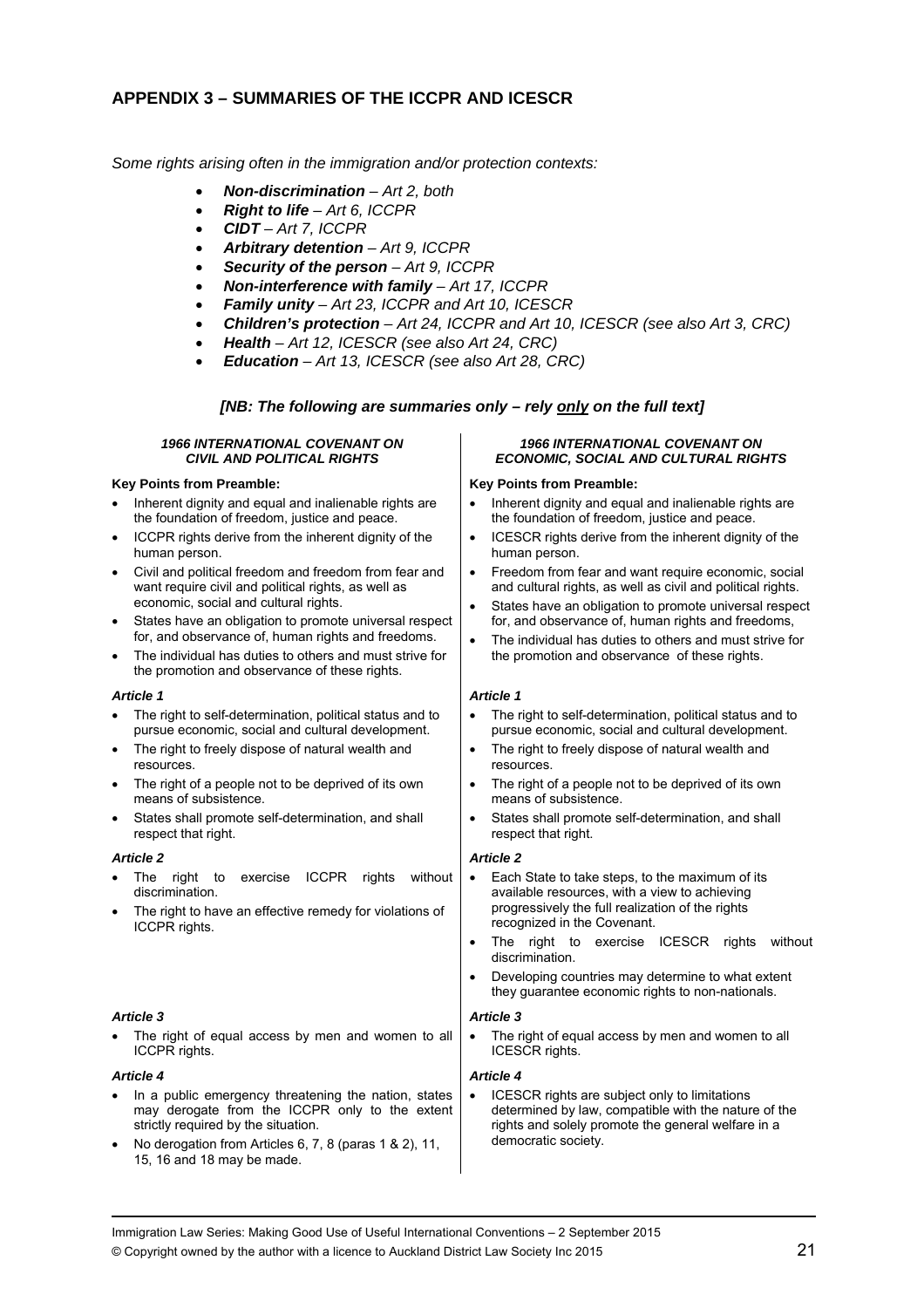#### *Article 5*

 No-one may seek to destroy any ICCPR rights and freedoms to a greater extent than is provided for.

#### *Article 6*

- The inherent right to life. No one shall be arbitrarily deprived of life.
- Sentence of death only for the most serious crimes.
- Anyone sentenced to death has the right to seek pardon or commutation of sentence.
- Sentence of death shall not be imposed on persons under 18 nor be carried out on pregnant women.

#### *Article 7*

 No one shall be subjected to torture or to cruel, inhuman or degrading treatment or punishment.

#### *Article 8*

 No one shall be held in slavery or required to perform forced or compulsory labour.

#### *Article 9*

 Everyone has the right to liberty and security of person.

No one shall be subjected to arbitrary arrest or detention.

#### *Article 10*

- All persons deprived of liberty shall be treated with humanity and respect for their inherent dignity.
- Accused persons shall be segregated from convicts;
- Accused juveniles shall be separated from adults and tried speedily.
- The essential aim of prisoners' treatment shall be reformation and social rehabilitation.

#### *Article 11*

 No one shall be imprisoned merely for being unable to fulfil a contractual obligation.

#### *Article 5*

- No-one may seek to destroy any ICESCR rights and freedoms to a greater extent than is provided for.
- No derogation from any other rights shall be admitted on the pretext that the Covenant does not recognise them.

#### *Article 6*

- The right to work, including the right to the opportunity to gain a living by work which is freely chosen or accepted.
- States to include technical and vocational guidance and training programmes, policies and techniques to achieve steady economic, social and cultural development and full and productive employment.

#### *Article 7*

- The right to just and favourable conditions of work, including:
	- o remuneration which provides, as a minimum:
		- fair wages and equal remuneration for work of equal value;
		- a decent living for self and family;
	- o safe and healthy working conditions;
	- o equal opportunity for promotion;
	- o rest, leisure and reasonable working hours and holidays with pay.

#### *Article 8*

- The right to form trade unions and join a trade union.
- The right of trade unions to establish national and international federations.
- The right of trade unions to function freely.
- The right to strike, in conformity with the law.
- Restrictions on these rights may be imposed on the armed forces, the police or state administration.
- Parties to the 1948 International Labour Organisation Convention cannot prejudice the guarantees provided therein.

#### *Article 9*

The right to social security, including social insurance.

#### *Article 10*

- States must:
	- o protect and assist the family, particularly while it is responsible for dependent children. Marriage must be freely consented to.
	- o protect mothers before and after childbirth. Mothers should have paid leave or security benefits.
	- o protect and assist children without discrimination and from exploitation. Employment harmful to morals or health should be punishable. States should set age limits for employment.

#### *Article 11*

- The right to an adequate standard of living, including adequate food, clothing and housing, and the continuous improvement of living conditions.
- The right to be free from hunger.
- States must improve methods of production, conservation and distribution of food and ensure an equitable distribution of world food supplies in relation to need.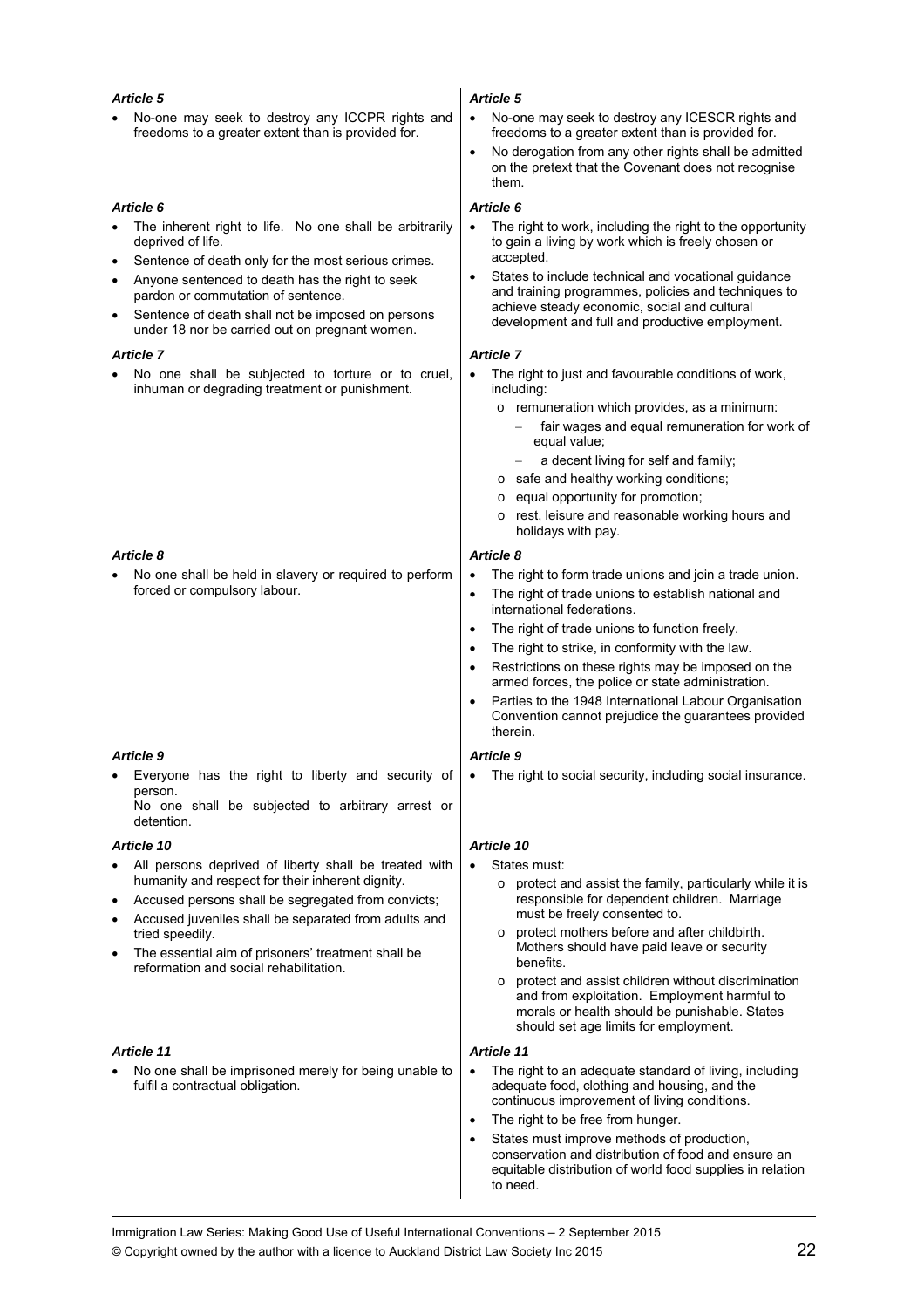#### *Article 12*

- The right to liberty of movement and freedom to choose residence.
- The right to be free to leave any country.
- These rights are subject to restrictions necessary to protect national security, public order, public health or morals or the rights and freedoms of others.
- No one shall be arbitrarily deprived of the right to enter his own country.

#### *Article 13*

 An alien lawfully in the territory may be expelled only after a decision in accordance with law.

#### *Article 14*

- All persons shall be equal before the courts.
- The right to a fair trial, including appeal.
- For juveniles, to have processes which take account of age and rehabilitation.
- If a miscarriage of justice, the right to compensation.
- The right not to be tried or punished again.

#### *Article 15*

 The right not to be held guilty of any criminal offence retrospectively.

#### *Article 16*

 Everyone shall have the right to recognition everywhere as a person before the law.

#### *Article 17*

 No one shall be subjected to arbitrary or unlawful  $interference$  with his privacy, family, correspondence, nor to unlawful attacks on his honour and reputation.

#### *Article 18*

 The right to freedom of thought, conscience and religion.

#### *Article 12*

- The right to the enjoyment of the highest attainable standard of physical and mental health.
- States to achieve this by:
	- o reduction of infant mortality and the healthy development of the child;
	- o improvement of environmental and industrial hygiene;
	- o prevention, treatment and control of diseases;
	- o access to medical attention in the event of sickness.

#### *Article 13*

- The right to education.
- States to achieve this by:
	- o primary education shall be compulsory and free;
	- o secondary education shall be generally available and accessible, and progressively free;
	- o higher education shall be equally accessible, on the basis of capacity, and progressively free;
	- o fundamental education shall be encouraged for those lacking primary education;
	- o the development of a system of schools at all levels shall be actively pursued, and the conditions of teaching staff be continuously improved.
- States to respect the liberty of parents to choose schools which conform to minimum educational standards and to ensure the religious and moral education of their children.
- Nothing shall interfere with the liberty to establish educational institutions conforming to minimum standards.

#### *Article 14*

 Each State which has not been able to secure compulsory, free primary education must, within two years, adopt a detailed plan of action to that end.

#### *Article 15*

- The right to take part in cultural life, to enjoy scientific progress and protection, as author, of the interests from any scientific, literary or artistic production.
- States must conserve, develop and diffuse science and culture.
- States must respect the freedom indispensable for scientific research and creative activity.
- States must recognise the benefits of international contacts and co-operation in scientific and cultural fields.

#### *Articles 16 – 24*

[The establishment of the Economic and Social Council.]